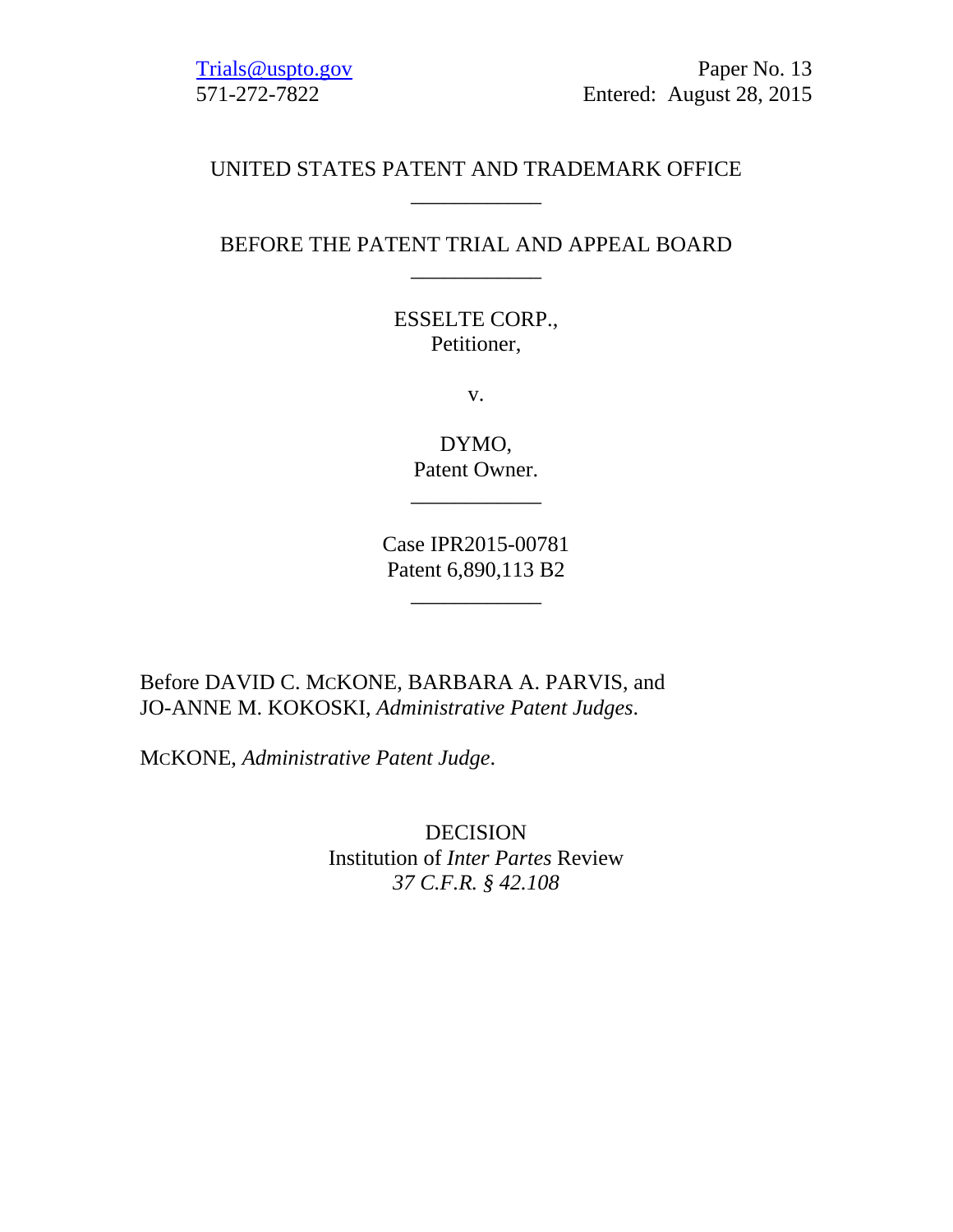### I. INTRODUCTION

#### *A. Background*

Esselte Corp., Esselte AB, and Esselte Leitz GMBH & Co. KG (collectively "Petitioner") filed a Petition (Paper 1, "Pet.") to institute an *inter partes* review of claim 16 of U.S. Patent No. 6,890,113 B2 (Ex. 1001, "the '113 patent"). DYMO ("Patent Owner") filed a Preliminary Response (Paper 9, "Prelim. Resp."). $<sup>1</sup>$ </sup>

Upon consideration of the Petition and the Preliminary Response, we are persuaded, under 35 U.S.C. § 314(a), that Petitioner demonstrates a reasonable likelihood that it would prevail in showing the unpatentability of claim 16. Accordingly, we institute an *inter partes* review of claim 16 of the '113 patent.

### *B. Related Matter*

l

The '113 patent has been asserted in *Sanford L.P. (d/b/a/ DYMO), and DYMO B.V.B.A. v. Esselte AB*, No. 1:14-cv-07616-VSB (S.D.N.Y). Pet. 1; Paper 6, 1.

# *C. References Relied Upon*

MICROSOFT PRESS, STEP BY STEP, MICROSOFT OFFICE 2000, SELF-STUDY KIT (1999) (Ex. 1003, "Microsoft Self-Study Kit");

DYMO CORP., DYMO USER MANUAL (2001) (Ex. 1004, "DYMO User Manual");

<sup>&</sup>lt;sup>1</sup> Paper 9, referenced herein, is a redacted version of Paper 10.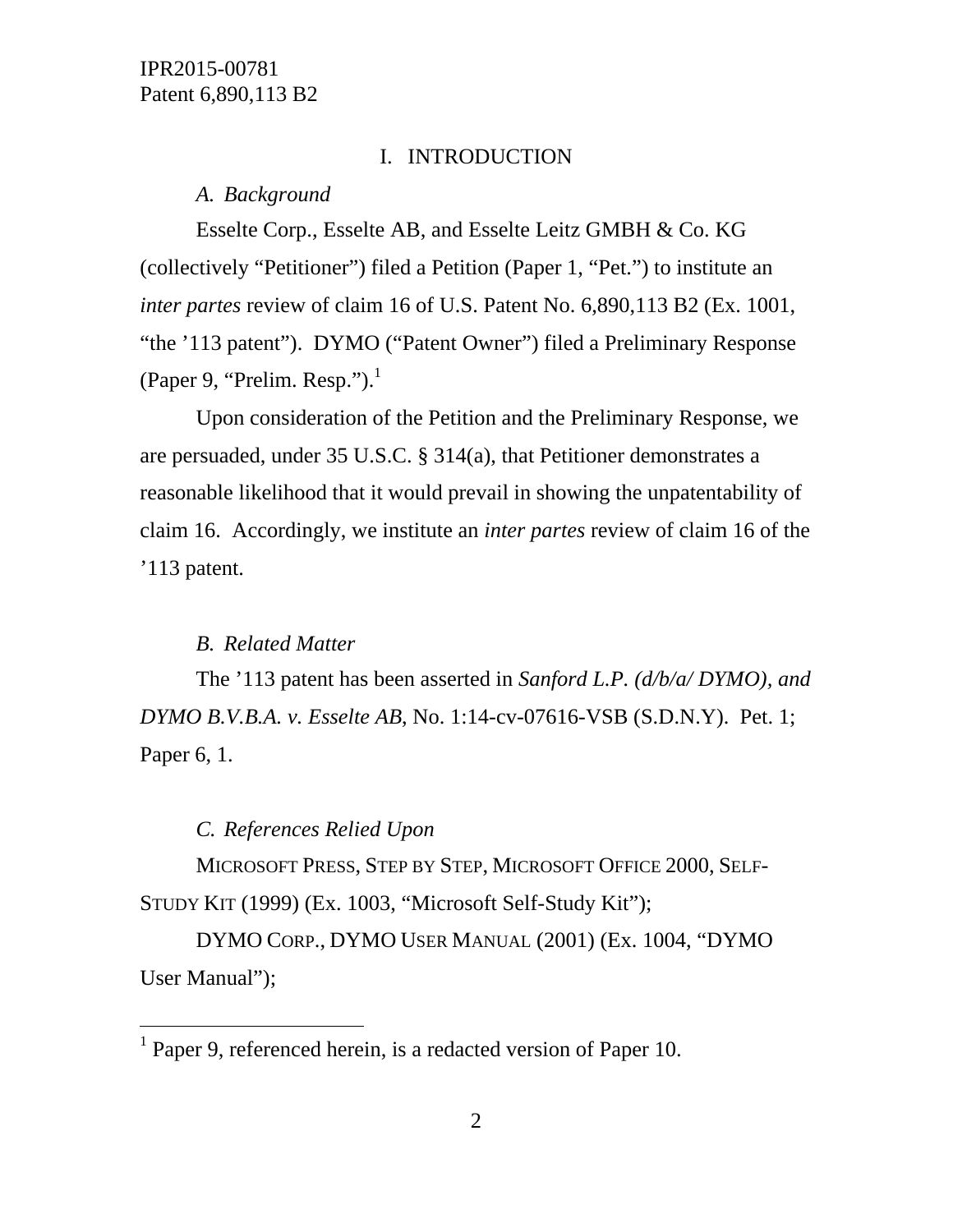# ADDRESSMATE SOFTWARE, USER MANUAL FOR ADDRESSMATE AND ADDRESSMATE PLUS (1994–95) (Ex. 1005, "AddressMate User Manual");

U.S. Patent No. 5,621, 864, issued Apr. 15, 1997 (Ex. 1008,

"Benade").

Petitioner also relies on the testimony of Stephen Gray (Ex. 1002, "Gray Decl.").

# *D. The Asserted Grounds*

Petitioner contends that claim 16 is unpatentable based on the

following asserted grounds (Pet. 3–4):

| Reference                                                             | <b>Basis</b> |
|-----------------------------------------------------------------------|--------------|
| AddressMate User Manual ("Printing the                                | \$103(a)     |
| Entire Database" functionality)                                       |              |
| AddressMate User Manual<br>("Importing/Merge-Printing" functionality) | \$103(a)     |
| Benade                                                                | \$103(a)     |
| <b>DYMO</b> User Manual                                               | \$103(a)     |
| Microsoft Self-Study Kit                                              | \$103(a)     |

### II. PURPORTED DEFECTS UNDER 37 C.F.R. § 42.104(a)

In a 2005 Stock Purchase Agreement (Ex. 2002, "SPA"), Petitioner Esselte AB sold Patent Owner to Newell Rubbermaid Inc. The assets sold included the '113 patent. Ex. 2002 §§ 1.1, 3.23(a); Ex. 2003, Annex 1, at 19. Patent Owner contends that the Petition should be denied based on the SPA for two reasons. First, Patent Owner argues that the SPA includes a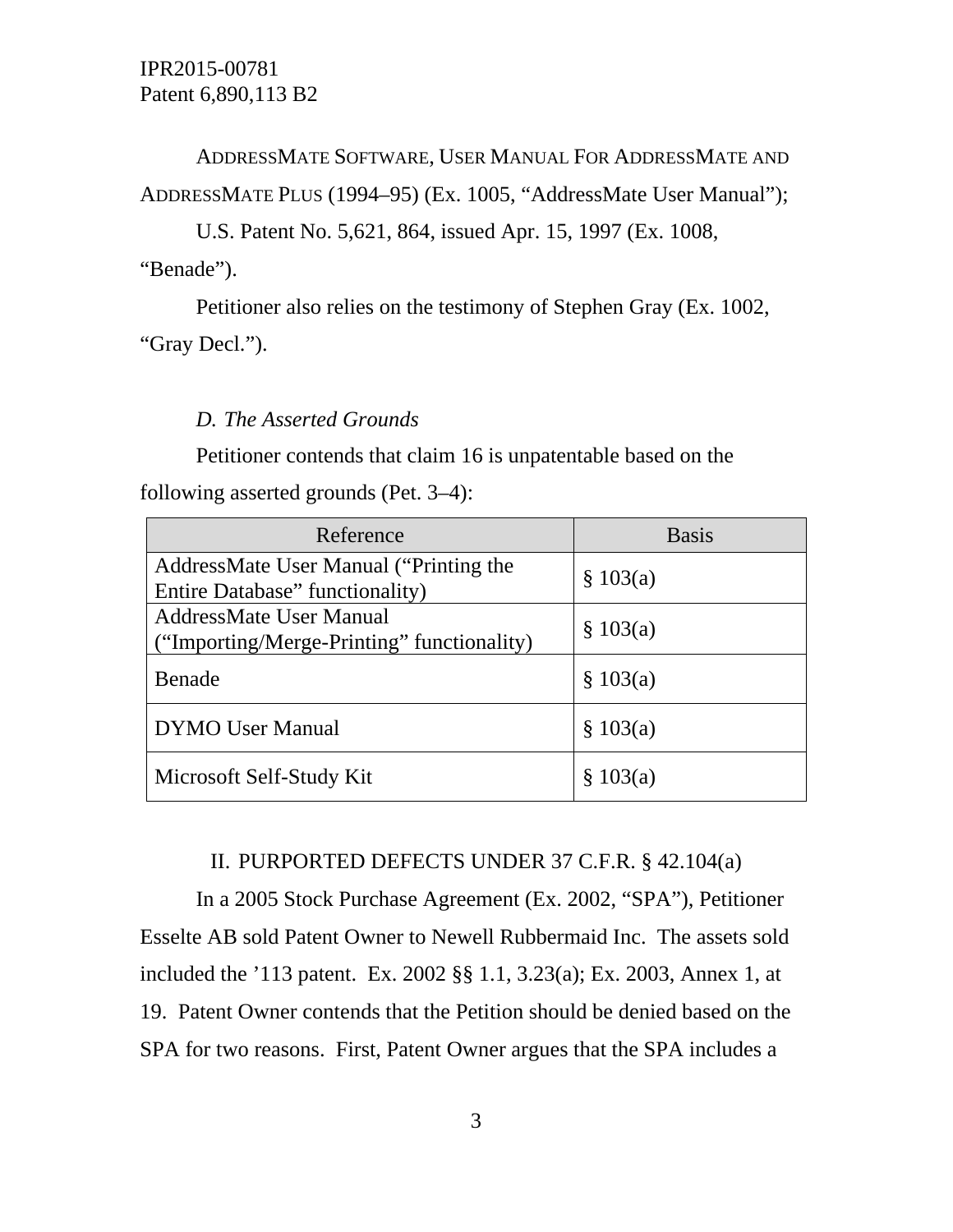forum selection clause that contractually bars Petitioner from pursuing relief at the Patent Office. Second, Patent Owner argues that the doctrine of assignor estoppel bars Petitioner from challenging the validity of a patent it sold to Newell Rubbermaid. We address both of these arguments below.

### *A. Assignor Estoppel*

Patent Owner contends that "the doctrine of assignor estoppel [] bars the Petition." Prelim. Resp. 36. Petitioner contends that the doctrine of assignor estoppel does not apply in an *inter partes* review proceeding. Pet. 2–3 n.1 (citing *Redline Detection LLC v. Star Envirotech, Inc.*, Case IPR2013-00106 (PTAB June 30, 2014) (Paper 66)). Patent Owner asserts that it disagrees with prior Board decisions "on the effect of assignor estoppel on a petitioner's ability to [] file an IPR petition under Section 311(a)." Prelim. Resp. at 37.

In the *Redline* proceeding, the Board explained that 35 U.S.C. § 311(a) presents "a clear expression of Congress's broad grant of the ability to challenge the patentability of patents through inter partes review." *Redline Detection LLC v. Star Envirotech, Inc.*, Case IPR2013-00106, slip op. at 4 (PTAB Oct. 1, 2013) (Paper 40), Slip op. at 4. As Section 311(a) states, "a person who is not the owner of a patent may file with the Office a petition to institute an inter partes review of the patent."

Patent Owner contends that "setting aside Section 311(a), there are other grounds by which the Board can recognize contractual bars or estoppel." Prelim. Resp. 37. We recognize that Section 311(a)'s broad mandate is "[s]ubject to the provisions of this chapter." 35 U.S.C. § 311(a).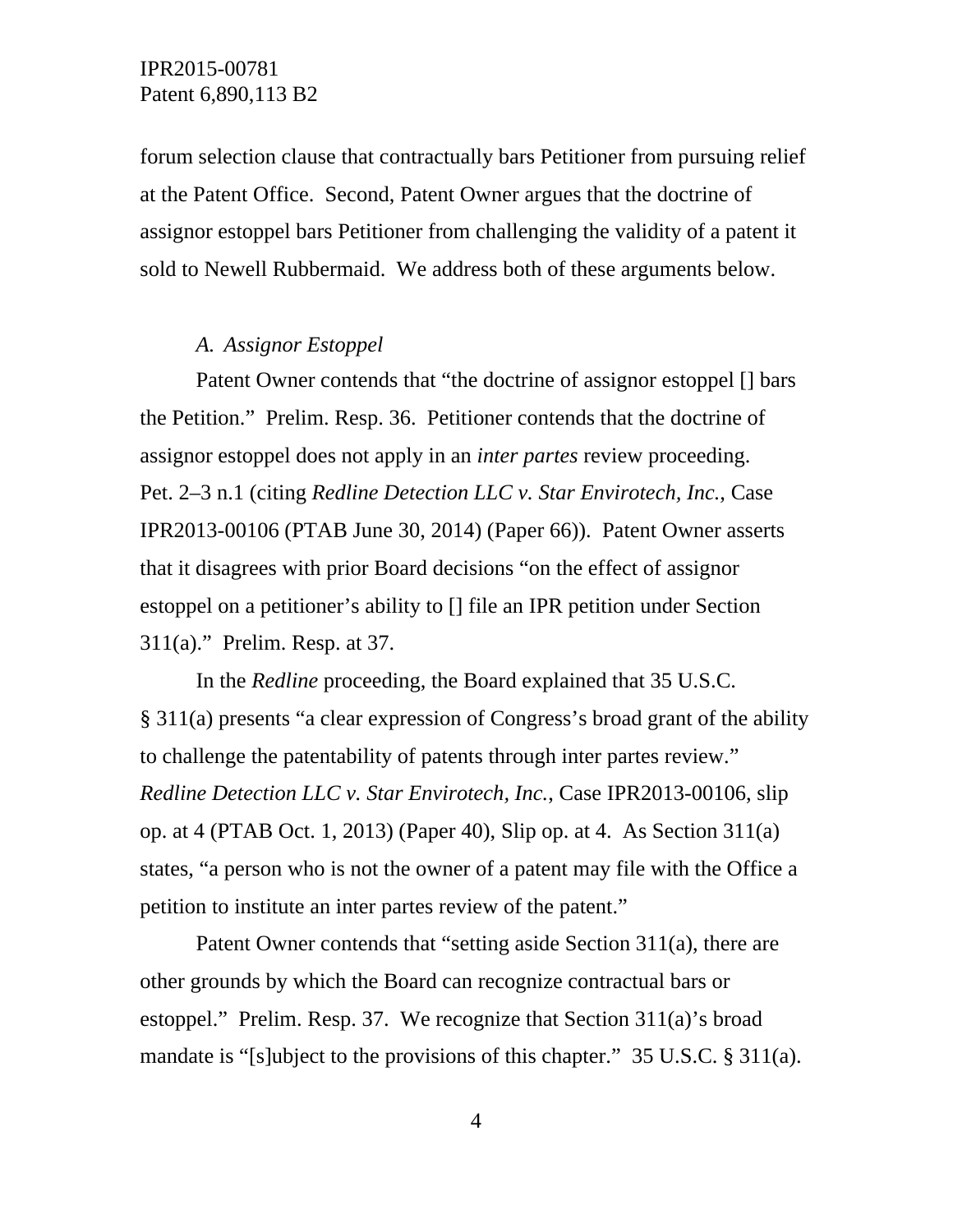The Statute places express limits on our consideration of a petition under Section 311(a). For example, 35 U.S.C. § 312 provides, *inter alia*, that "[a] Petition filed under section 311 may be considered only if . . . the petition identifies all real parties in interest." As another example, 35 U.S.C. § 315(e) explicitly provides for estoppel in limited, defined circumstances. In contrast, there is no explicit provision in the Statute for assignor estoppel as a defense to a charge of unpatentability.

Patent Owner contends that two statutory provisions, 35 U.S.C. §§ 314 and 316, provide authority for us to consider assignor estoppel. Section 314(a) states:

*Threshold.*—The Director may not authorize an inter partes review to be instituted unless the Director determines that the information presented in the petition filed under section 311 and any response filed under section 313 shows that there is a reasonable likelihood that the petitioner would prevail with respect to at least 1 of the claims challenged in the petition.

Patent Owner argues that "Petitioners that are barred by assignor estoppel from challenging the patent's validity do not have a reasonable likelihood to prevail" because "[a]ssignor estoppel prevents an assignor from asserting that its own patent, for which it may have received value upon assignment, is invalid and worthless." *Id.* at 37–38 (internal quotation marks omitted).

 Patent Owner does not argue persuasively that Section 314(a) should be read so broadly as to authorize implicitly an equitable defense not provided explicitly by the Statute. The Board has said previously, and we agree, that "Congress has demonstrated that it will provide expressly for the application of equitable defenses when it so desires." *See Redline*, Paper 40,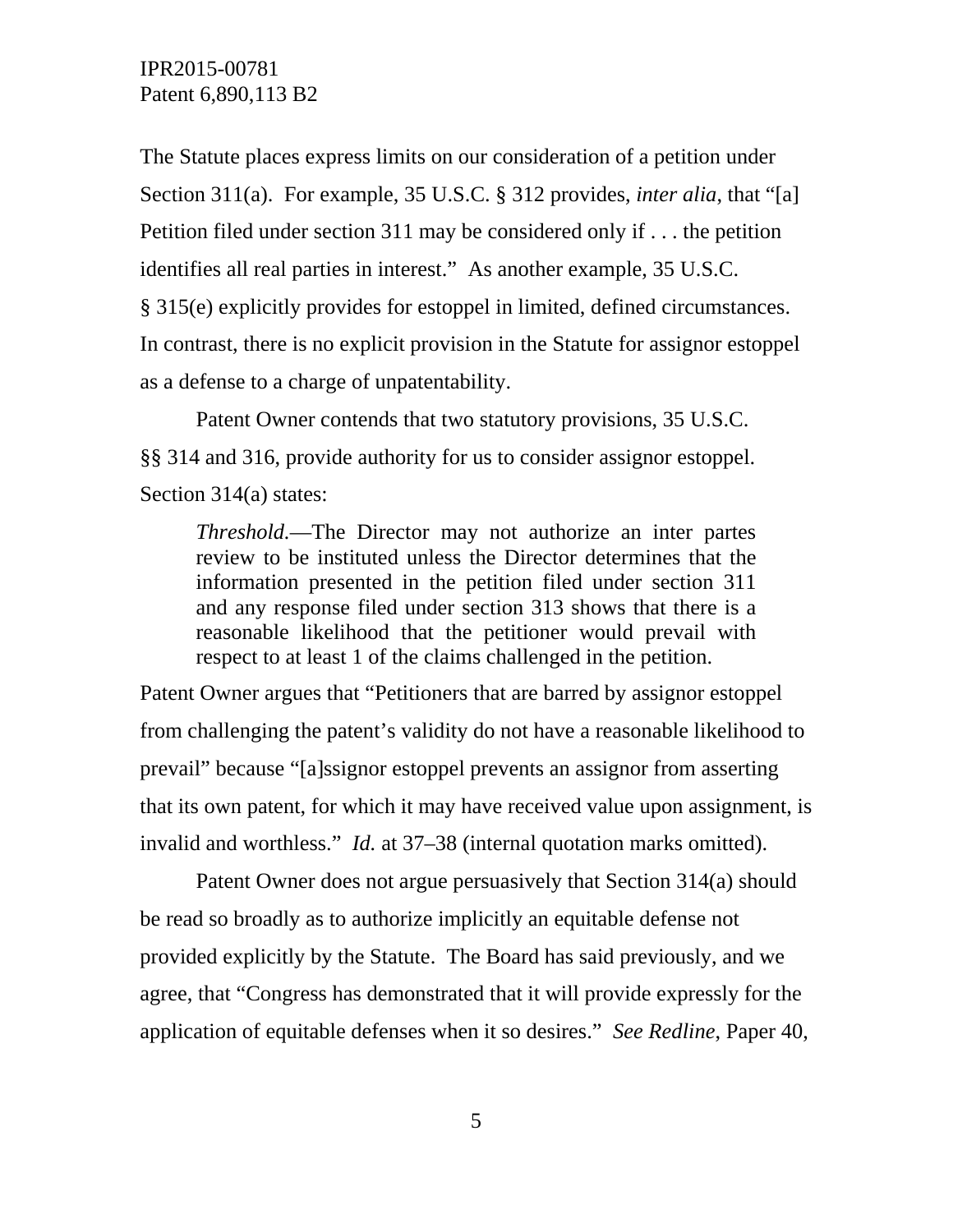$\overline{a}$ 

slip op. at 4 (citing *Intel Corp. v. Int'l Trade Comm'n*, 946 F.2d 821, 836–38 (Fed. Cir. 1991)). In *Intel*, the Federal Circuit upheld the International Trade Commission's application of assignor estoppel, endorsing the Commission's reasoning that its statute explicitly stated that "[a]ll legal and equitable defenses may be presented in all [section 337] cases." 946 F.2d at 837 (quoting 19 U.S.C.  $\S$  1337(c)(1988)). Patent Owner points to no such statutory mandate here. *Cf. In re Harvey*, *Inter Partes* Reexamination Control No. 95/000,155, Decision Dismissing Petition to Vacate (Mar. 8, 2007), slip op. at 6–7 (determining that, in an *inter partes* reexamination, 35 U.S.C. § 311(a)<sup>2</sup> provided a broad statutory mandate that any third-party requester may file a request for *inter partes* reexamination and that Congress did not make provision for assignor estoppel in the statue). Accordingly, Patent Owner has not persuaded us that Section 314(a) provides a defense of assignor estoppel.

We also are not persuaded that Section 316 provides grounds for considering a defense of assignor estoppel. Section  $316(a)(2)$  provides that the Director shall prescribe regulations, including "the standards for the showing of sufficient grounds to institute a review under section 314(a)." Section 316, however, does not provide explicitly for a defense of assignor estoppel. Patent Owner, citing Section 316(b), argues that the impact on the economy, the integrity of the patent system, and the Office's efficient and timely administration of its proceedings are reasons we should apply

<sup>2</sup> The pre-AIA version of 35 U.S.C. § 311, governing *inter partes* reexamination.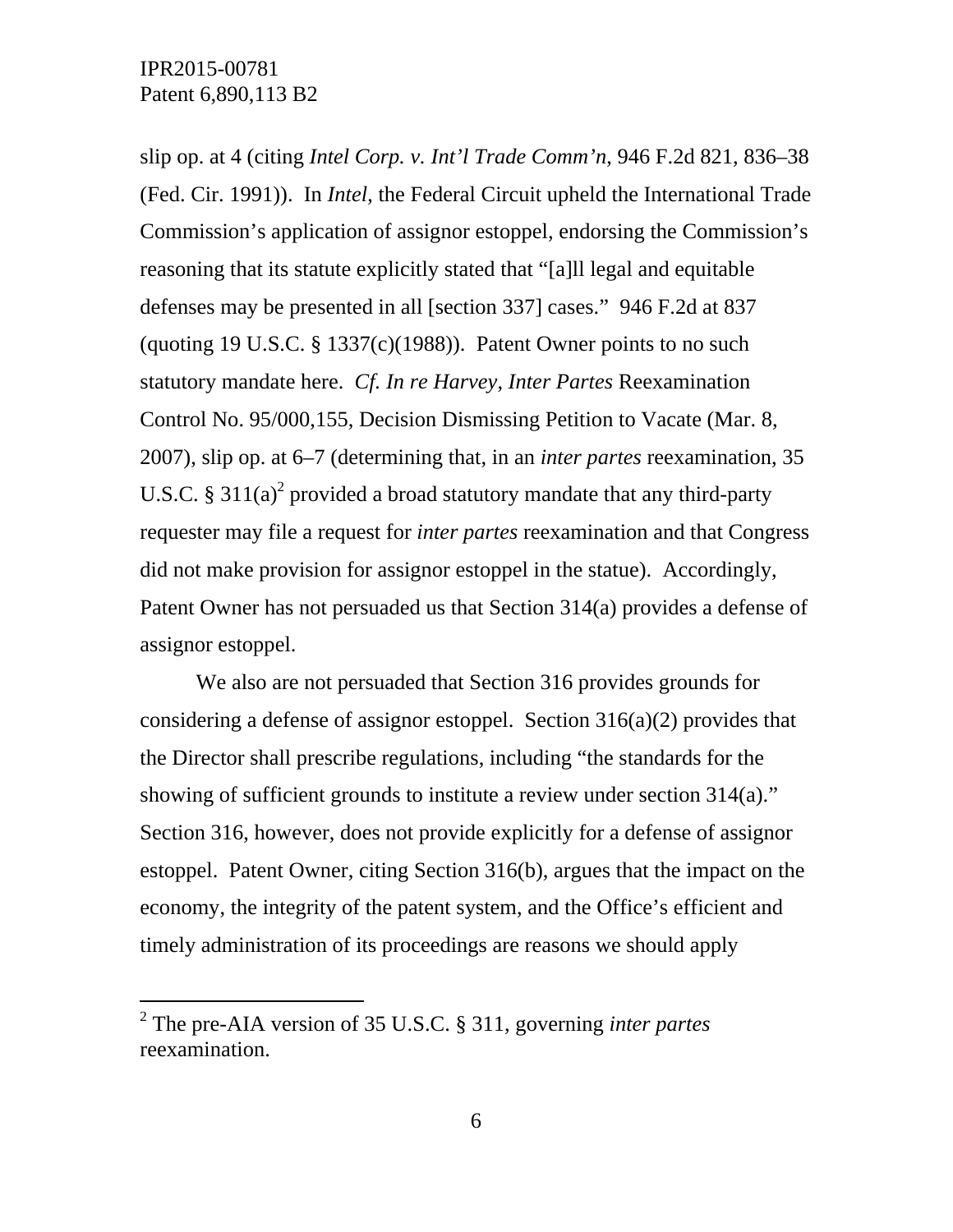assignor estoppel in *inter partes* review proceedings. Prelim. Resp. 38–40. Nevertheless, Patent Owner does not cite to any regulation prescribed by the Director that purports to authorize its defense of assignor estoppel.

Accordingly, Patent Owner has not shown that assignor estoppel is a defense that applies in *inter partes* review proceedings.

#### *B. Contractual Bar*

Patent Owner contends that the Petition is barred by a forum selection clause that requires that any action relating to the SPA be brought in a federal court sitting in the State of New York. Prelim. Resp. 34–35. Patent Owner includes the alleged contractual bar in its discussion of the applicability of Sections 314(a) and 316 to assignor estoppel, although these arguments predominantly are directed to assignor estoppel. *Id.* at 37–41. We reject Patent Owner's contractual bar argument for the same reasons given above for assignor estoppel.

#### III. ANALYSIS

#### *A. The '113 Patent*

The '113 patent describes a mode of operation for a tape printer in which the printer automatically generates a plurality of labels. Ex. 1001, 4:46–48. The data for generating the labels is generally plain ASCII text and includes information such as lists of names and addresses and lists of articles to be labelled. *Id.* at 4:49–53. Information can be delimited using commas, separate lines, and blank spaces. The '113 patent gives the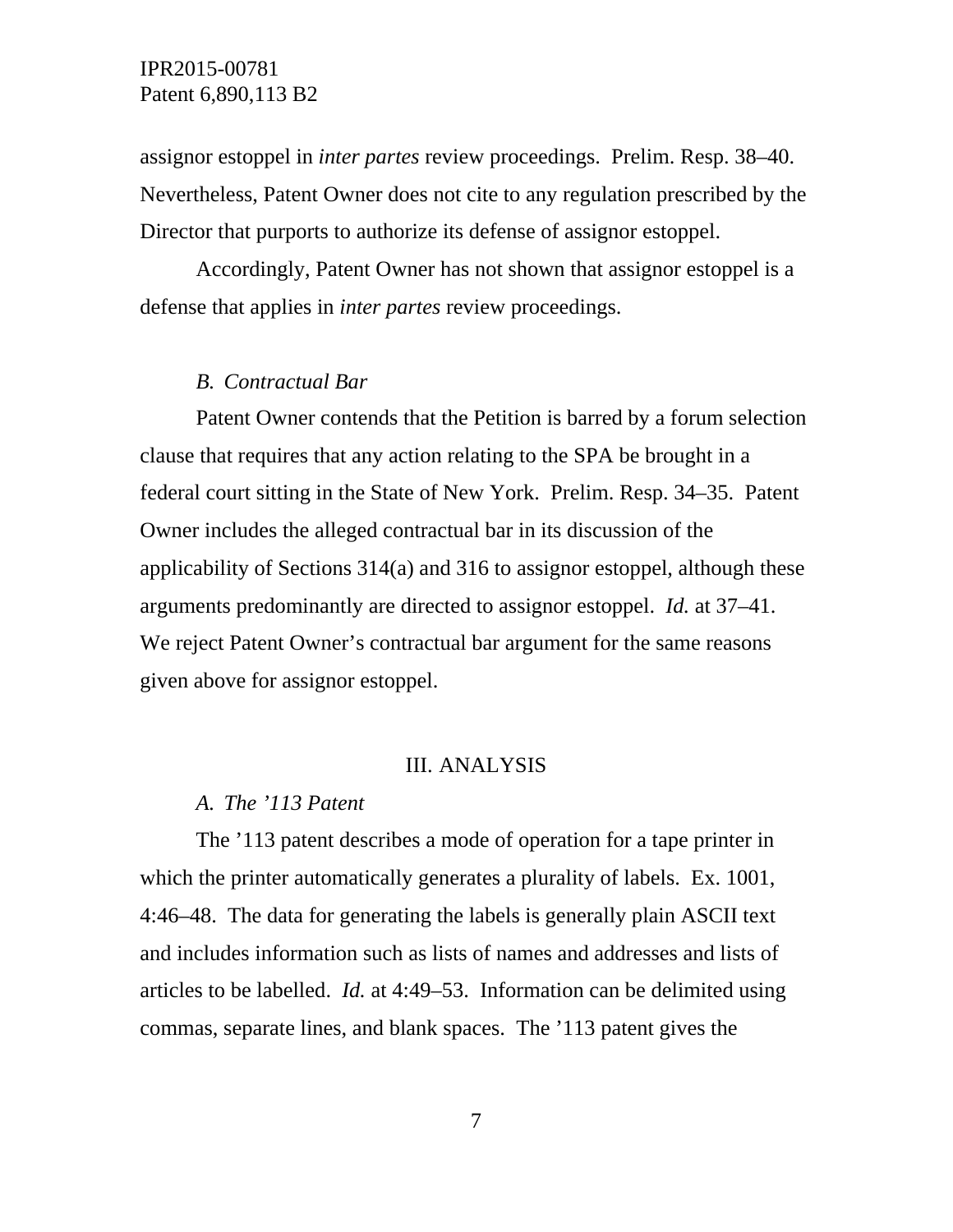following example of a data file with data for three labels, delineated as separate lines, with fields within each line delineated by commas:

Pencils, US \$100 Pens, US \$0.50 each Erasers, US \$1

*Id.* at 4:55–65.

Figure 5, reproduced below, illustrates an example of generating labels based on such data:





In step S1, a processor (of the printer or an attached computer) determines if the data file has blank lines in it. If so, each label will consist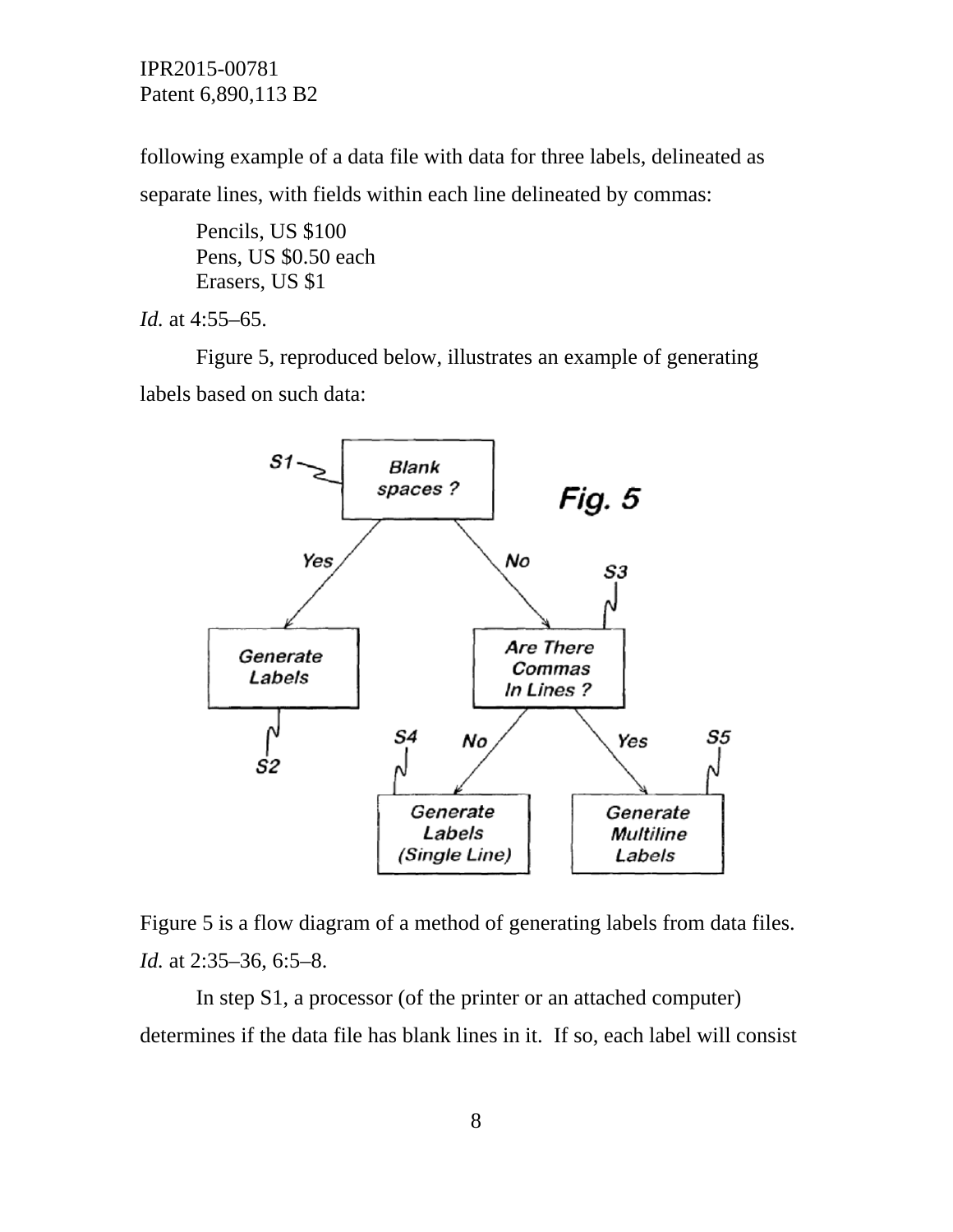of the data between two blank lines and labels will be generated accordingly (step S2). *Id.* at 6:8–15. If the data file does not include blank lines, the processor, at step S3, determines whether there are commas in each line of the data. If not, each line of data represents a single-line label and labels will be generated accordingly (step S4). *Id.* at 6:16–20. If each line includes commas, then each line represents a single label, and the number of commas in a line of data determines how many lines will be printed for a particular label (e.g., a line of data that includes one comma will result in a label with two lines, with the comma specifying where the second line starts). Multiline labels will be generated accordingly (step S5). *Id.* at 6:21–27. For example, the first line of the data file shown above would result in the following label:

Pencils US \$1.00

*Id.* at 5:5–7.

Claim 16, reproduced below, is the sole claim challenged in the Petition:

16. A tape printing method for printing an image on an image receiving tape comprising the steps of:

- receiving data containing information for a plurality of individual labels;
- processing said data to identify a plurality of individual label data fields to be printed on said plurality of individual labels;
- generating a plurality of individual labels from the identified data; and

printing said plurality of individual labels.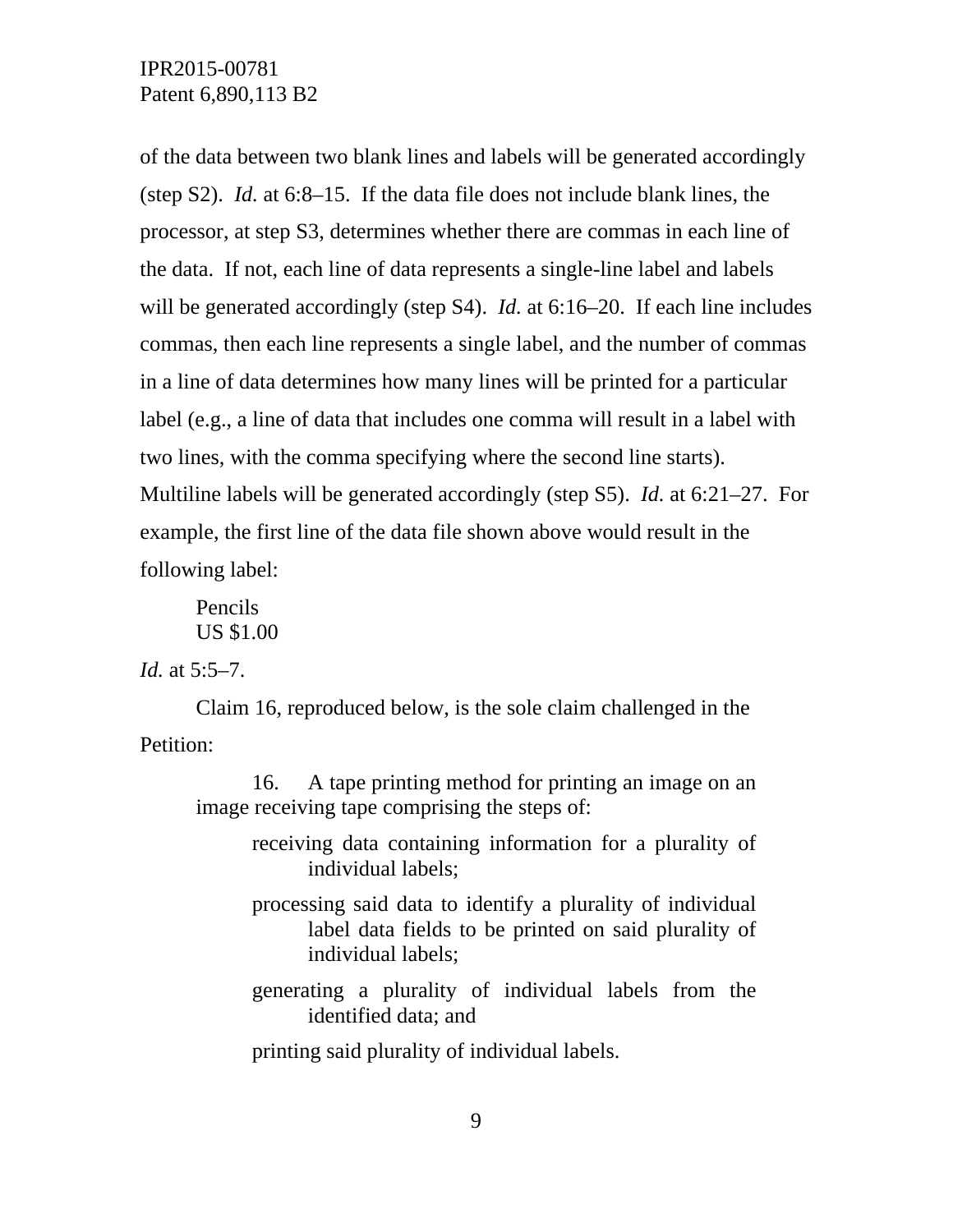#### *B. Claim Construction*

We interpret claims of an unexpired patent using the broadest reasonable construction in light of the specification of the patent in which they appear. *See* 37 C.F.R. § 42.100(b); *In re Cuozzo Speed Techs., LLC*, No. 2014-1301, 2015 WL 4097949, at \*6 (Fed. Cir. July 8, 2015). Claim terms generally are given their ordinary and customary meaning, as would be understood by one of ordinary skill in the art in the context of the entire disclosure. *See In re Translogic Tech., Inc.*, 504 F.3d 1249, 1257 (Fed. Cir. 2007).

Claim 16 recites "processing said data to identify a plurality of individual label data fields." Neither party proposes an express construction of this term. Nevertheless, Patent Owner distinguishes the cited prior art based on an implicit construction of this term. For example, Patent Owner argues that "[t]he claimed method is distinguished from the prior art at least in part by the automatic—as opposed to manual—identification of label data fields in the data, for example, based on certain indicators such as commas and blank lines." Prelim. Resp. 8. In distinguishing AddressMate from claim 16, Patent Owner argues "the Importing/Merge-Printing functionality fails to demonstrate the 'processing' claim term, requiring automatic label data field identification." *Id.* at 28. Likewise, in distinguishing Benade from claim 16, Patent Owner argues that "the 'processing' term in claim 16 requires an automatic identification of the label data fields contained in the data source." *Id.* at 15. Thus, Patent Owner is interpreting "processing said data to identify a plurality of individual label data fields" to require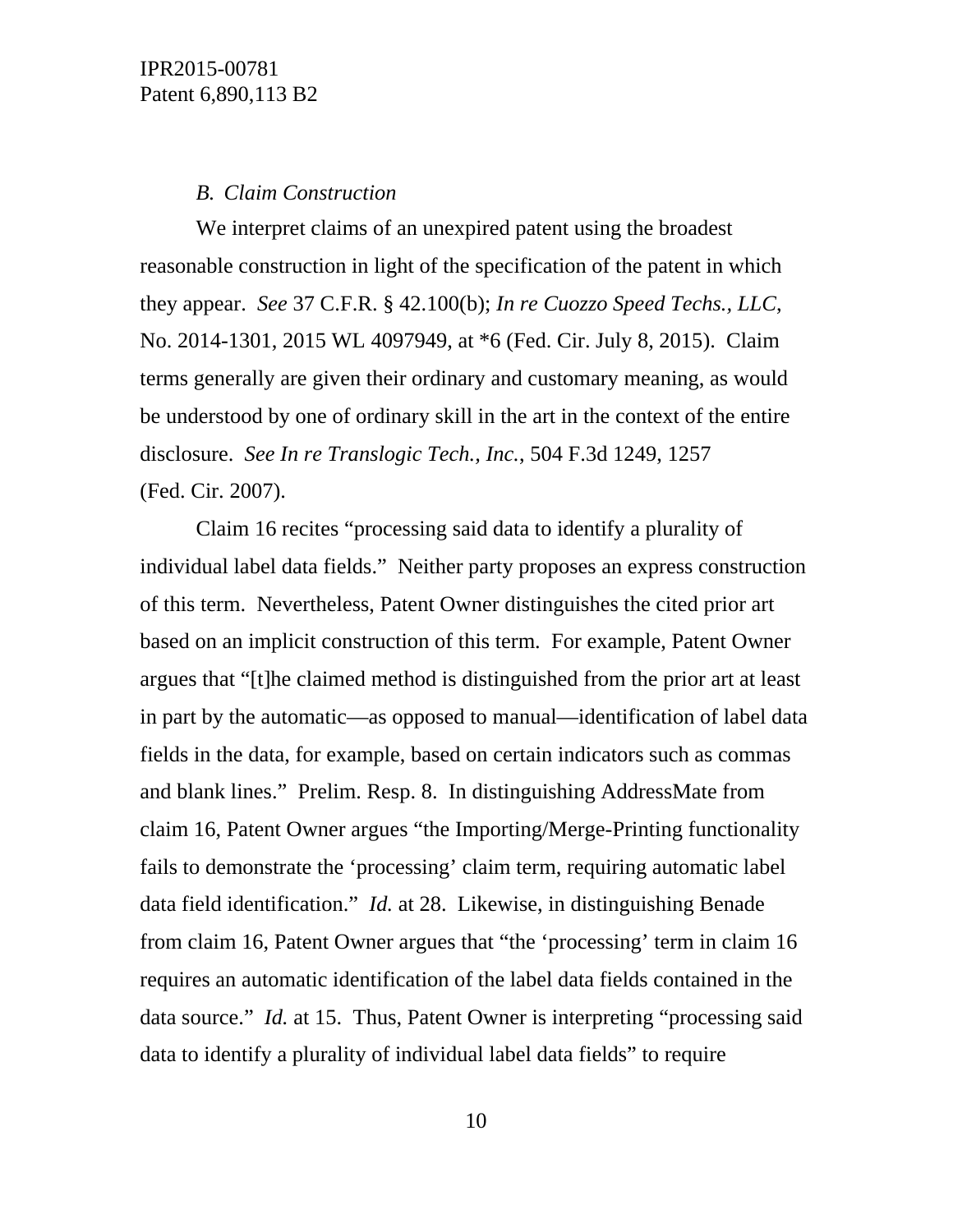"automatic" identification of label fields. Patent Owner does not explain, however, what it means by "automatic" identification. At most, Patent Owner notes that, according to the Specification, "the software may be configured to automatically identify a comma or a blank line as signifying a new label." *Id.* at 16. Patent Owner does not contend that this is a limiting example.

"Processing" is a broad and generic term used in numerous patents and publications dealing with computers, electronics, and software. For example, one technical dictionary defines "data processing" to mean "[t]he systematic performance of operations upon data, such as data manipulation, merging, sorting, and computing." IEEE 100, THE AUTHORITATIVE DICTIONARY OF IEEE STANDARDS TERMS 272 (7th ed. 2000); *see also id.* at 85 ("processing *See:* multiprocessing; parallel processing; data processing; information processing.") (Ex. 3001). Thus, the ordinary meaning of "processing" includes various operations, such as sorting, manipulating, merging, and computing.

Patent Owner does not point to any description in the Specification that would weigh in favor of its reading of claim 16. Indeed, the Specification describes controlling a tape printer to "automatically generate labels from a data file," but does not describe the processing to include automatic identification or determination of label fields. The Specification provides examples of identifying where labels, and individual lines within the labels, start and stop, based on spaces and characters (e.g., commas) contained in the text of data within a data file. *See, e.g.*, Ex. 1001, 4:56–6:4. There is no indication, however, that this identification must be "automatic,"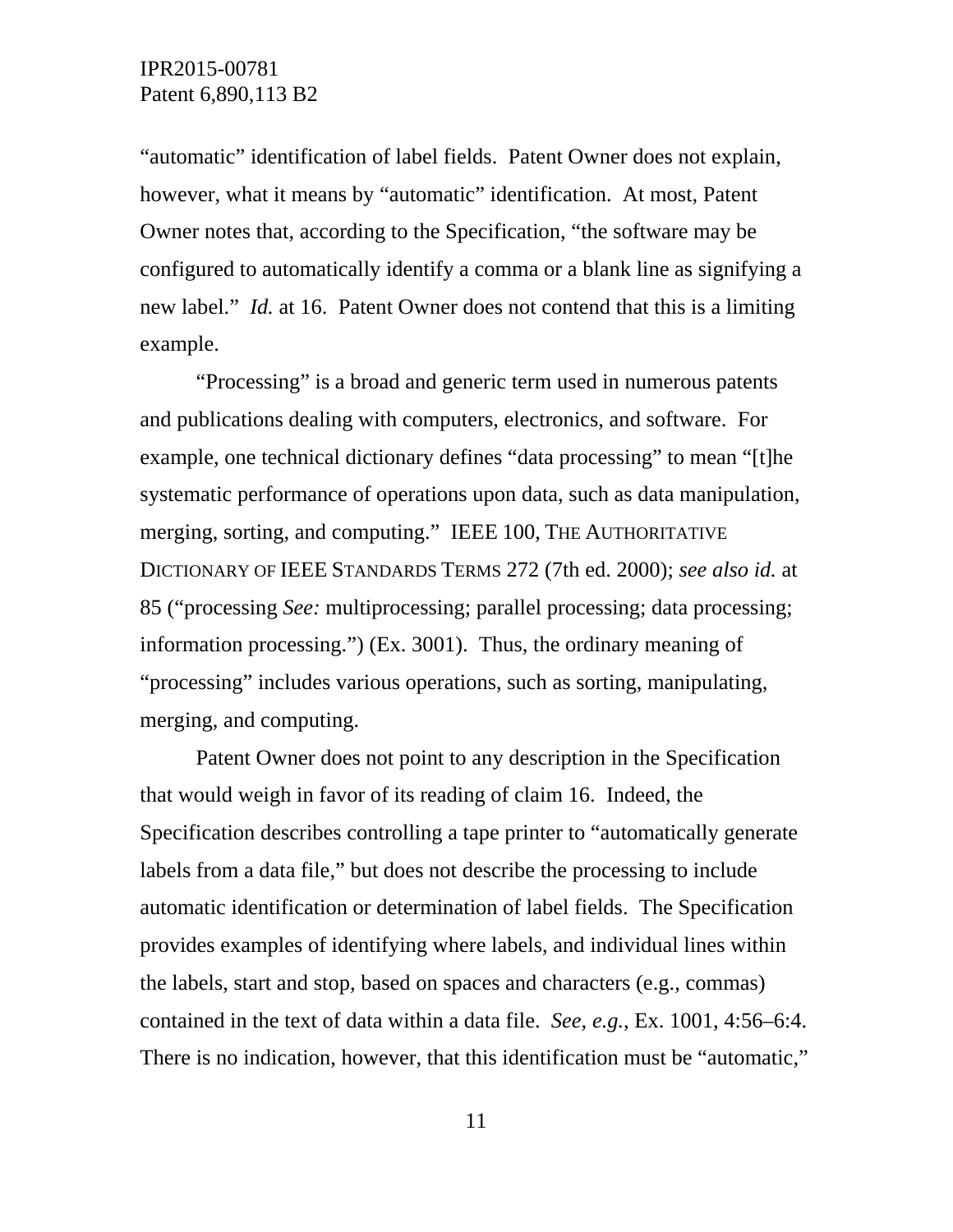nor is there any indication that the examples are intended to be exclusive. As to the term "processing," the Specification simply states that "[t]he processing of the data file is done in the microprocessor of the tape printer, in the case of the stand-alone tape printer, or the processor of the processor board 204, in the case of the PC controlled tape printer." *Id.* at 6:46–49. Thus, the Specification uses "processing" in accordance with its ordinary meaning, and does not limit the term to "automatic" identification of fields.

Patent Owner supports its position with declaration testimony of named inventor David Block, submitted on behalf of Petitioner in the copending district court litigation. Prelim. Resp. 8–9 (citing Ex. 2008 ¶¶ 25– 27), 14 (same), 29 (same). Mr. Block testified that "[t]he inventive concept, as I saw it, was the automatic determination by the software of the different formats in the clipboard. This concept was ultimately embodied in [the '113 patent] of which I am the named inventor." Ex. 2008 ¶ 26. According to Mr. Block, one of his ideas was an "intelligent clipboard," in which software "would be able to automatically and 'intelligently' recognize that the incoming pasted text represented multiple, different bales and would generate labels from that data." *Id.* ¶ 25.

Inventor testimony on claim construction in this case is of limited value. As the Federal Circuit has counseled:

In particular, we have explained that "[t]he subjective intent of the inventor when he used a particular term is of little or no probative weight in determining the scope of a claim."

Whether an inventor's testimony is consistent with a broader or narrower claim scope, that testimony is still limited by the fact that an inventor understands the invention but may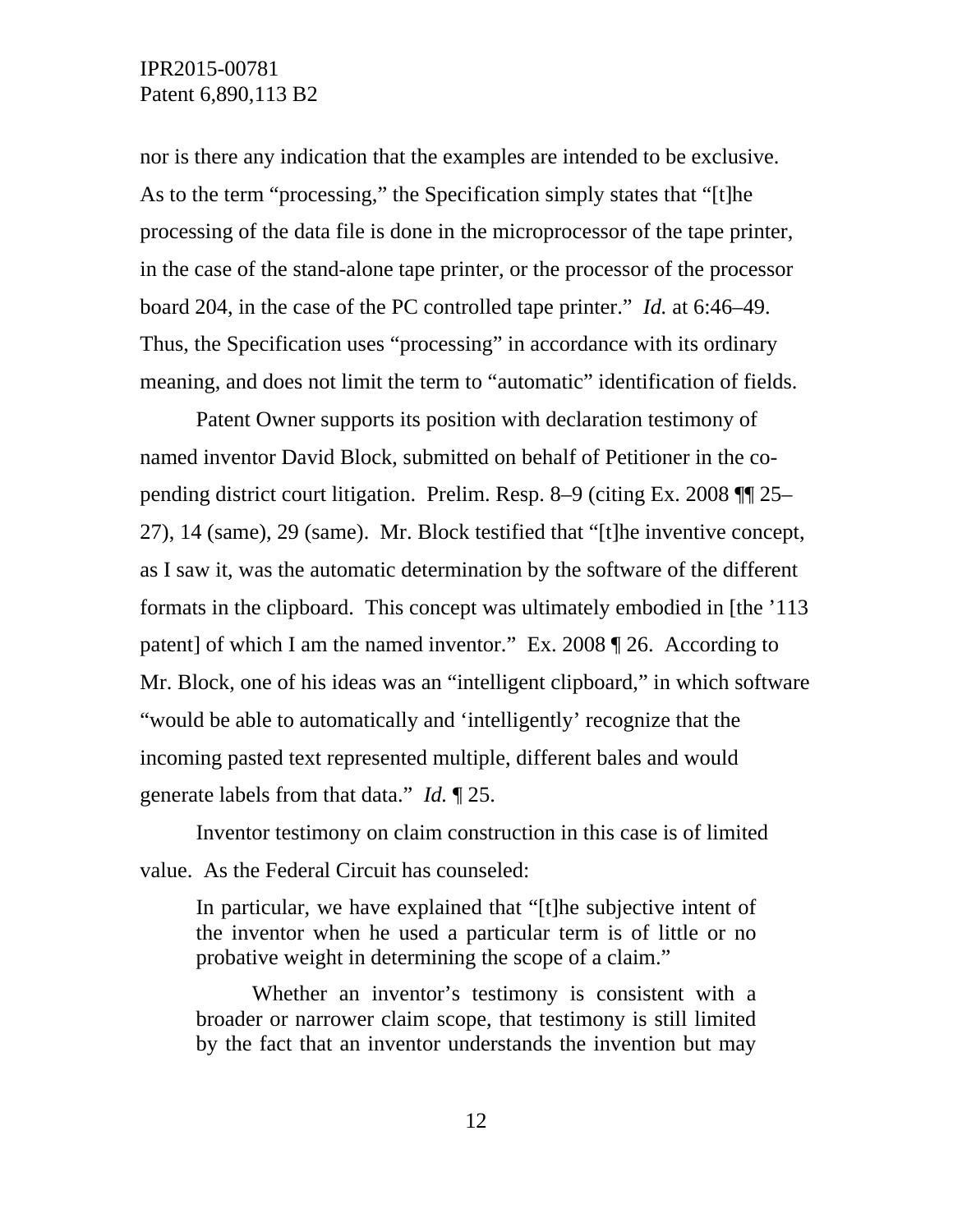not understand the claims, which are typically drafted by the attorney prosecuting the patent application. As we have explained, "it is not unusual for there to be a significant difference between what an inventor thinks his patented invention is and what the ultimate scope of the claims is after allowance by the PTO."

*Howmedica Osteonics Corp. v. Wright Med. Tech., Inc.*, 540 F.3d 1337, 1346–47 (Fed. Cir. 2008) (quoting *Markman v. Westview Instruments, Inc.*, 52 F.3d 967, 983 (Fed. Cir. 1995) (en banc)). In this proceeding, there is no indication that Mr. Block's testimony is directed to the limitations recited in claim 16. Rather, Mr. Block refers to "intelligent" determination of "different formats." Ex. 2008 ¶26. Claim 16 is not directed to the determination of the formats of received data. Rather, claim 16 simply recites "processing" to "identify a plurality of individual label data fields." Patent Owner does not explain persuasively how testimony regarding the intelligent determination of the format of data pertains to processing data to identify individual label data fields. Thus, Mr. Block's testimony is entitled to little weight.

In sum, Patent Owner has not introduced persuasive evidence or argument that "processing said data to identify a plurality of individual label data fields" should be construed to require automatic identification of label data fields. On this record, we give this term its ordinary meaning and decline to construe it further.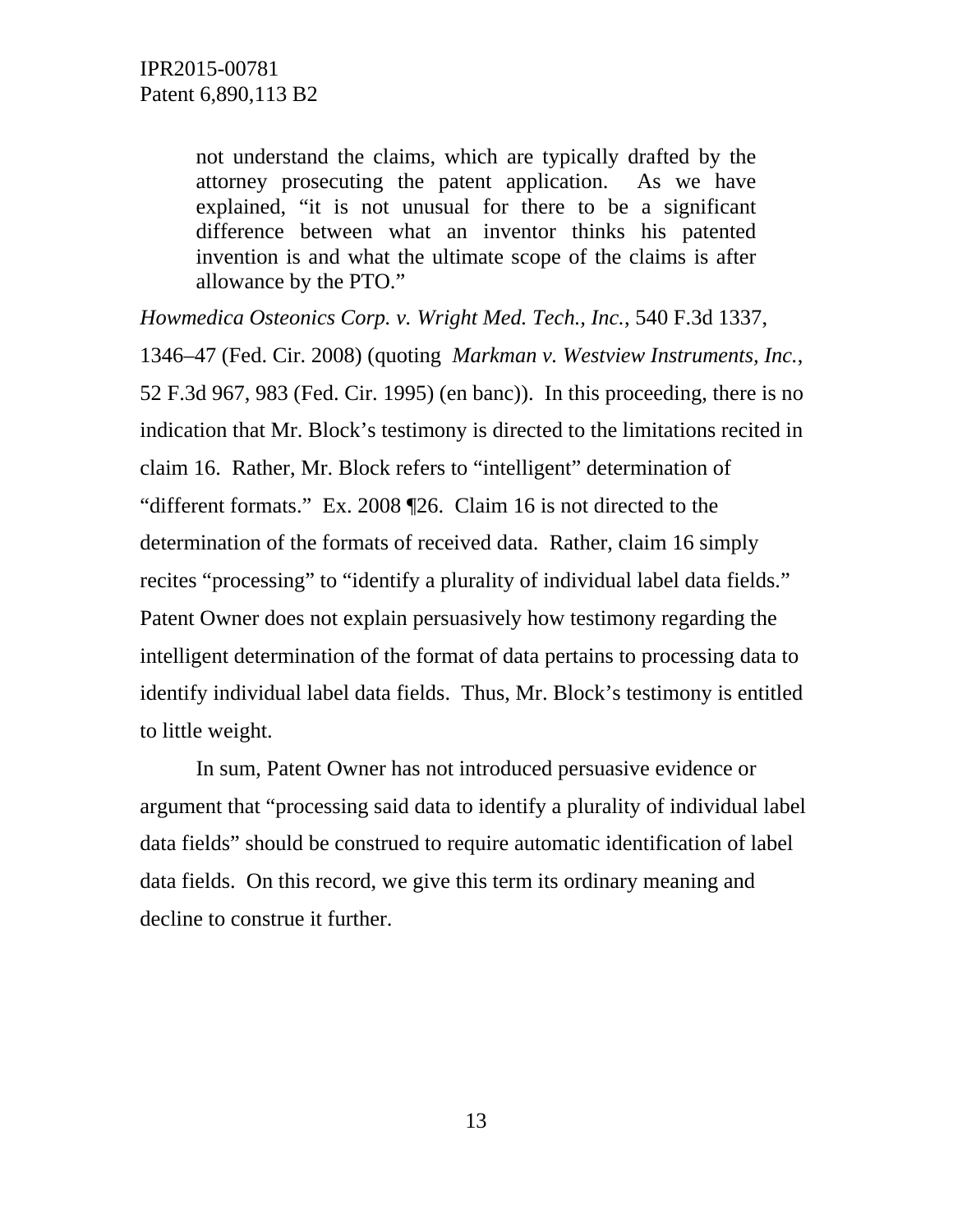#### *C. Obviousness over AddressMate User Manual*

Petitioner contends that claim 16 would have been obvious over AddressMate User Manual. Petitioner supports its contentions with the testimony of Mr. Gray.

#### *1. Overview of AddressMate User Manual*

AddressMate User Manual is a user manual for using AddressMate Plus for Windows, address management software that integrates with word processing software such as Microsoft Word. Ex. 1005, 1-1. Using AddressMate Plus, a user can import names and addresses from a database or ASCII file and merge-print the names and addresses onto envelopes and labels. *Id.* at 1-2.

Petitioner focuses on two features described in AddressMate User Manual and argues that each provides a basis for obviousness. First, AddressMate User Manual describes a feature in which a user designs or opens a template, selects a number of names and addresses from a database, and uses a series of dialog boxes to cause the names and addresses to be merged with the template for printing onto envelopes or labels. *Id.* at 7-90– 7-92. According to AddressMate User Manual, a user can "selectively pick names from the database and print their address information" or "can easily print all the addresses in the database." *Id.* at 7-91. As to printing all the addresses in the database, AddressMate User Manual describes a "Print All Records command" that can be used to do so, with the result that "[a]ll the addresses in the database are merged with the current template, producing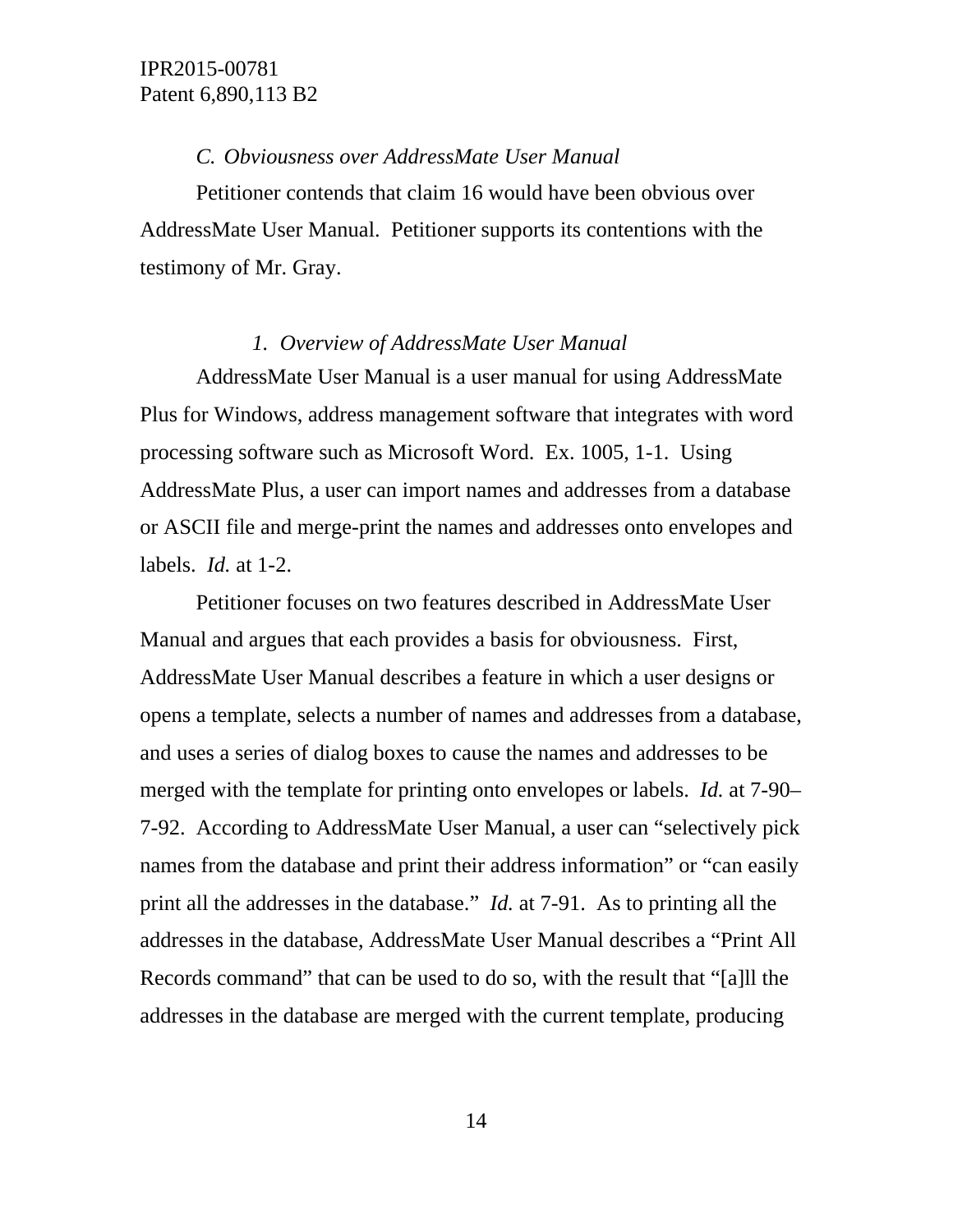the envelopes or labels you want." *Id.* at 8-122–8-123. Petitioner refers to this feature as the "printing the entire database" functionality. Pet. 6–9.

AddressMate User Manual also describes a feature in which addresses can be imported from other databases or comma-delimited files and mergeprinted. Ex. 1005, 9-126–9-128. In the case of a comma-delimited file, the user uses a dialog box to map the fields of the comma-delimited file to the fields defined in the AddressMate Plus database so that they can be matched properly with fields of a template into which the addresses can be merged for printing. *Id.* at 9-128–9-131. Petitioner refers to this feature as the "importing/merge-printing" functionality.

#### *2. Claim 16*

Petitioner contends that AddressMate User Manual would have rendered obvious a tape printing method for printing an image on an image receiving tape. Specifically, Petitioner argues that AddressMate User Manual lists several products supported by the AddressMate Plus software, including image receiving tape printers, and that AddressMate Plus was packaged with CoStar label tape printers. Pet. 9, 23. Thus, Petitioner argues, it would have been obvious, in light of AddressMate User Manual's disclosure, to use the AddressMate Plus software discussed in AddressMate User Manual with a label tape printer. *Id.* at 9, 23. Patent Owner does not challenge this argument. On this record, Petitioner has articulated a reason, with rational underpinning, to use AddressMate User Manual's teaching in the context of a tape printing method.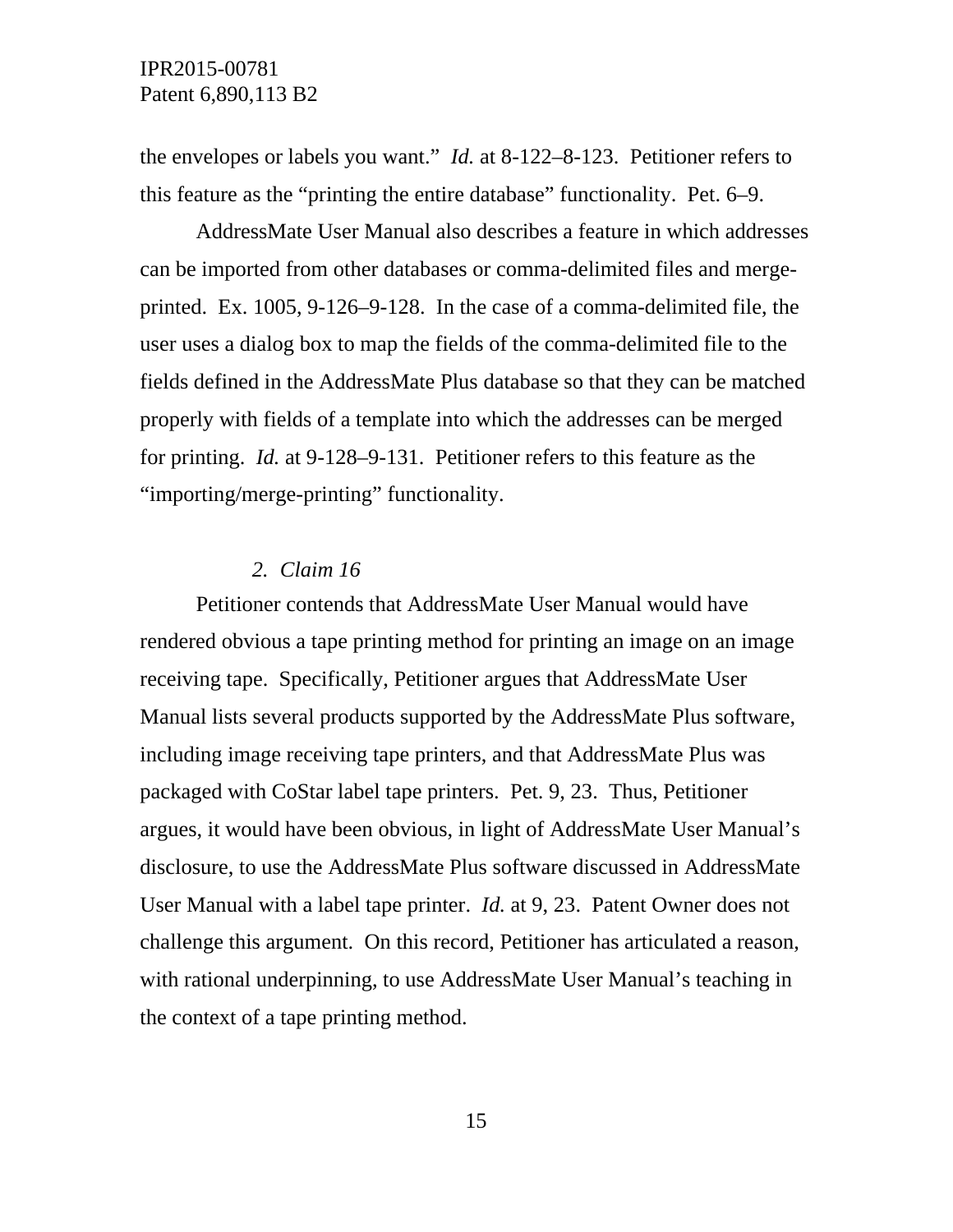As explained above, Petitioner refers to two features of AddressMate User Manual as providing independent grounds for rendering the remaining limitations of claim 16 obvious.

First, Petitioner argues that AddressMate User Manual's description of the "printing the entire database" functionality teaches receiving data (from the database) containing information for a plurality of individual labels and processing that data to identify a plurality of individual label data fields to be printed on a plurality of individual labels. Pet. 7–13. Petitioner cites AddressMate User Manual's description of using a print dialog box to merge the addresses in the database with an existing label template as a description of generating and printing a plurality of individual labels from the identified data. *Id.* at 13. For the reasons given in the Petition, based on the current record, we agree that AddressMate User Manual teaches the "receiving," "generating," and "printing" limitations of claim 16.

Patent Owner responds that the "printing the entire database" feature does not teach processing said data to identify a plurality of individual label data fields. According to Patent Owner, the data processed in claim 16's "processing" step, by virtue of its antecedent basis, is the data received in the receiving step. Prelim. Resp. 12. Because the data to be merged from the database "is already identified in each separate database field," Patent Owner argues, the data would not need to be processed into individual label data fields. *Id.* at 13. As explained in Section III.B above, Patent Owner relies on a declaration of named inventor David Block to argue that claim 16's "processing" step requires "automatic" or "intelligent" identification of individual label data fields.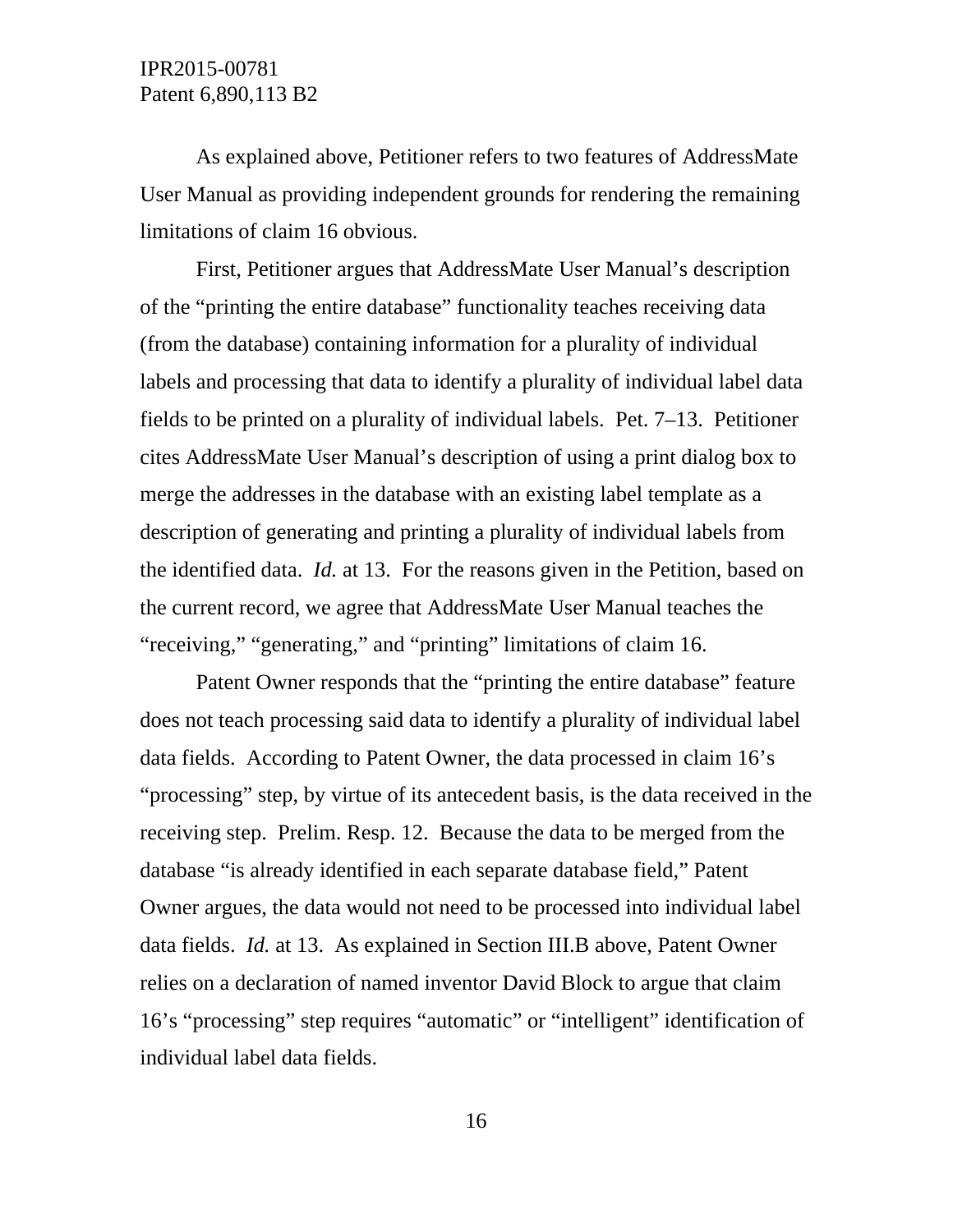Mr. Block also testifies that he founded AddressMate Software and worked on AddressMate products, including AddressMate Plus. Ex. 2008 ¶¶ 2, 7. Patent Owner contends that Mr. Block admitted that AddressMate's software was incapable of automatically and intelligently recognizing that incoming pasted text represented multiple, different labels and that AddressMate User Manual does not teach the "processing" limitation of claim 16. Prelim. Resp. 14 (citing Ex. 2008 ¶¶ 1–3, 25–27). We disagree with Patent Owner's characterization of Mr. Block's testimony. Rather, with respect to AddressMate's software, Mr. Block testifies that AddressMate software permitted importing contacts or addresses from different applications, but the '113 patent did not permit importing contacts or address books from different applications. Ex. 2008 ¶ 27. Patent Owner has not explained persuasively how this testimony relates to claim 16's "processing" limitation. In any case, as explained in Section III.B above, the "processing" limitation does not require "automatic" or "intelligent" identification of a plurality of individual label data fields.

Second, Petitioner contends that AddressMate User Manual's description of "importing/merge-printing" functionality teaches the "receiving" and "processing" limitations of claim 16. Pet. 23–27. Similar to its contentions for the "printing the entire database" feature, Petitioner cites to a description of merging data with a template and printing addresses to show the "generating" and "printing" limitations of claim 16. *Id.* at 27–29.

In response, Patent Owner argues that the "importing/merge-printing" feature does not teach the "processing" limitation of claim 16 because a user must first manually associate fields in the received data to corresponding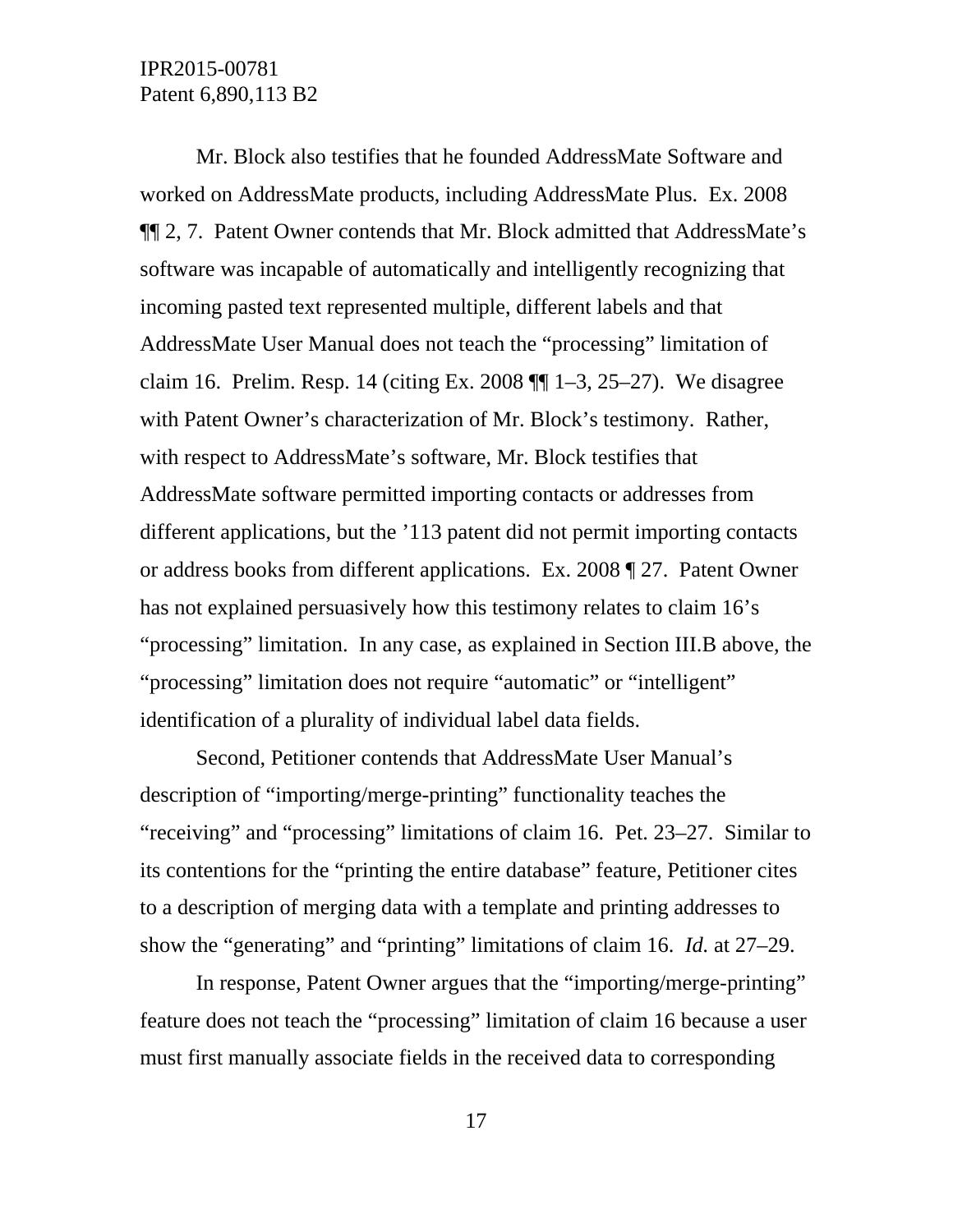fields in the AddressMate Plus database before the data can be merged to a template. Prelim. Resp. 27–28. Once again citing to Mr. Block's testimony, Patent Owner argues that the "importing/merge-printing" feature does not teach the "processing" limitation of claim 16 because it does not automatically or intelligently identify individual label data fields. *Id.* at 28– 29 (citing Ex. 2008, 1–3, 25–27).

In the "printing the entire database" feature described in AddressMate User Manual, the beginnings and endings of label fields are identified based on the information supplied by a database. Ex. 1005, 8-122–8-123. In the "importing/merge-printing" feature, the beginnings and endings of labels, and lines within the labels, are determined by analyzing characters (e.g., commas) within the text of a received file, similar to the preferred embodiment of the '113 patent. *Id.* at 9-129–9-130. Patent Owner does not persuasively explain why an initial manual mapping of the fields in the incoming data to the fields recognized by AddressMate Plus takes this example outside of "processing." Claim 16 does not require (and the Specification does not describe) automatically associating incoming information with categories (e.g., identifying a name as a name). Rather, claim 16 requires identifying a plurality of individual label data fields. Likewise, the Specification describes identifying those fields by recognizing their beginnings and ends, as indicated by delimiting characters (e.g., commas), just as described in AddressMate User Manual.

On this record, we are persuaded that AddressMate User Manual's description of software that receives address data from a fielded database (as in the "printing the entire database" example) or comma-delimited file (as in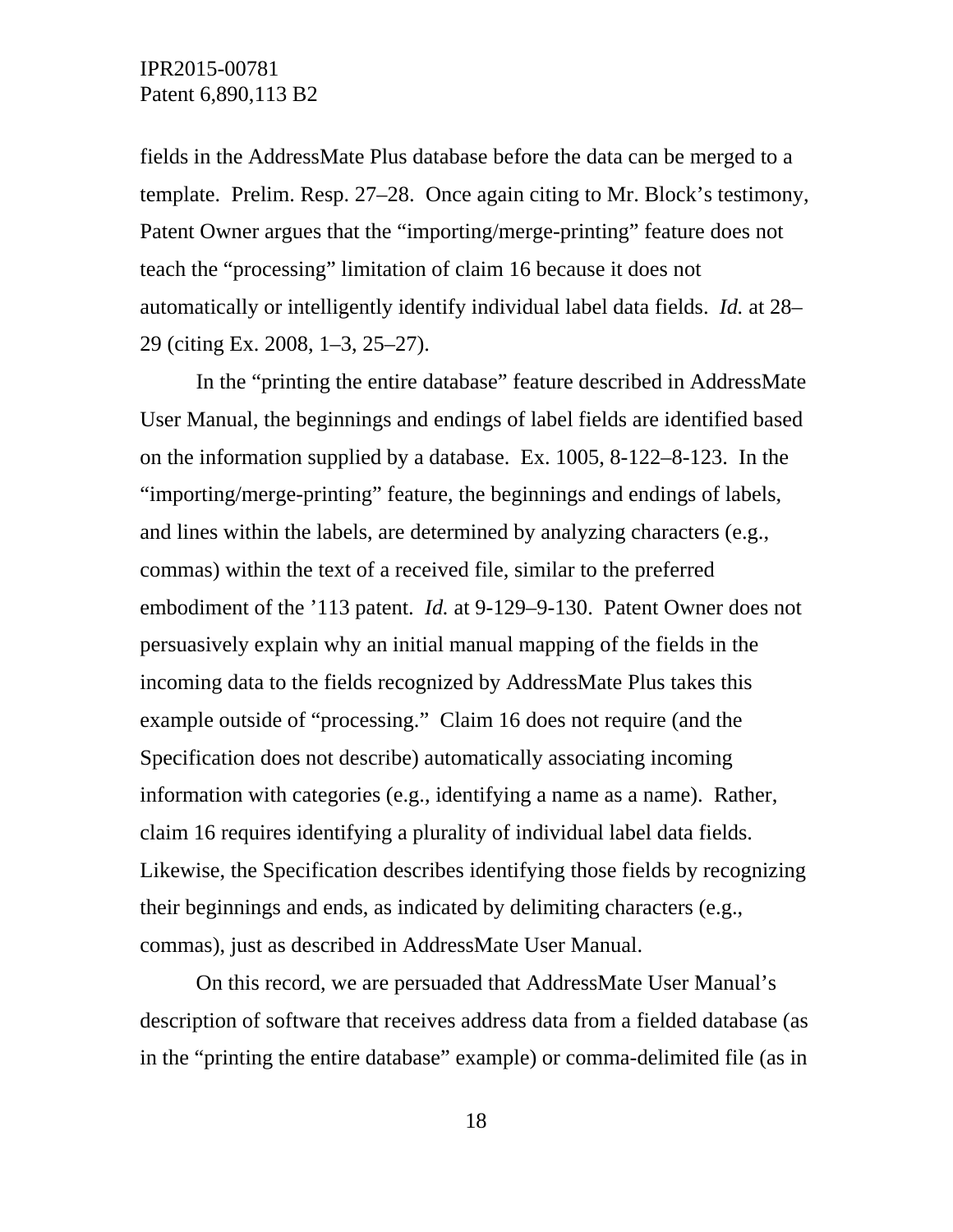the "importing/merge-printing" example), and identifies positions of a template into which the data is to be inserted, is a teaching of manipulating or sorting received data to identify a plurality of individual label data fields. Accordingly, we are persuaded that AddressMate User Manual teaches the "processing" limitation of claim 16.

On this record, Petitioner has demonstrated a reasonable likelihood that it would prevail in showing that claim 16 would have been obvious over AddressMate User Manual.

### *D. Obviousness over Benade*

Petitioner contends that claim 16 would have been obvious over Benade. Petitioner supports its contentions with the testimony of Mr. Gray.

### *1. Overview of Benade*

Benade describes a label printing apparatus that allows a user to design and use label templates. Ex. 1008, Abstract. Figure 1, reproduced below, illustrates an example.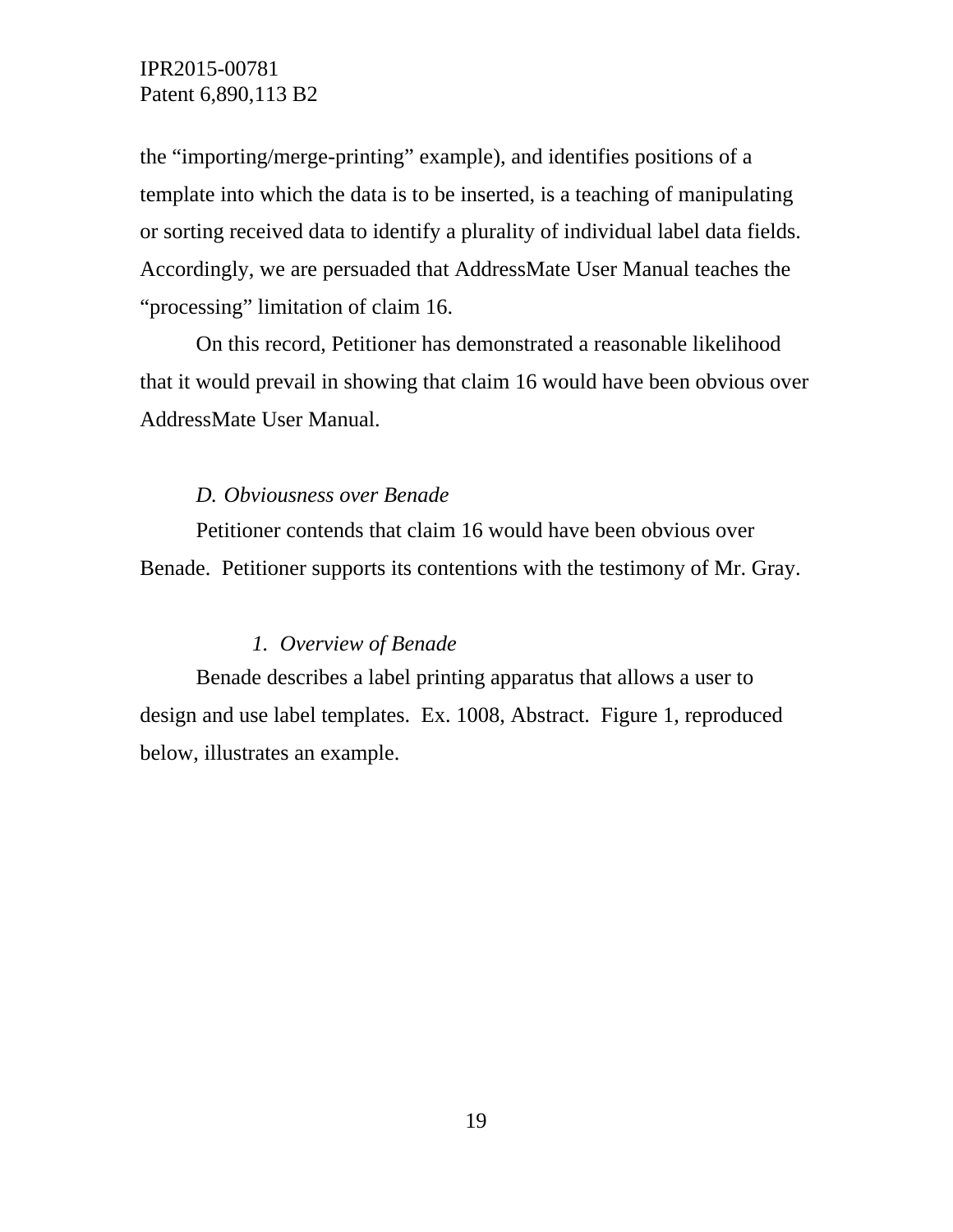

Figure 1 is a block diagram of the architecture of a label generation apparatus. *Id.* at 3:20–21.

The architecture includes a plurality of processors 101-1–101-n (e.g., personal computers) interconnected by busses 102-1–102-n to input/output (I/O) processor 103. *Id.* at 4:56–63. I/O processor 103 receives data files from the processors and sends the files to raster processing machines 105-1– 105-k over output bus leads 104-1–104-k. *Id.* at 4:63–5:7. The raster processing machines convert the data files into formats usable by associated printers 107-1–107-k. *Id.* at 5:7–10.

Control routines 111–114 are loaded in each of the processors. *Id.* at 6:35–37. User interface 114 is a routine to interface with the label generation apparatus in a user friendly fashion with a keyboard and display.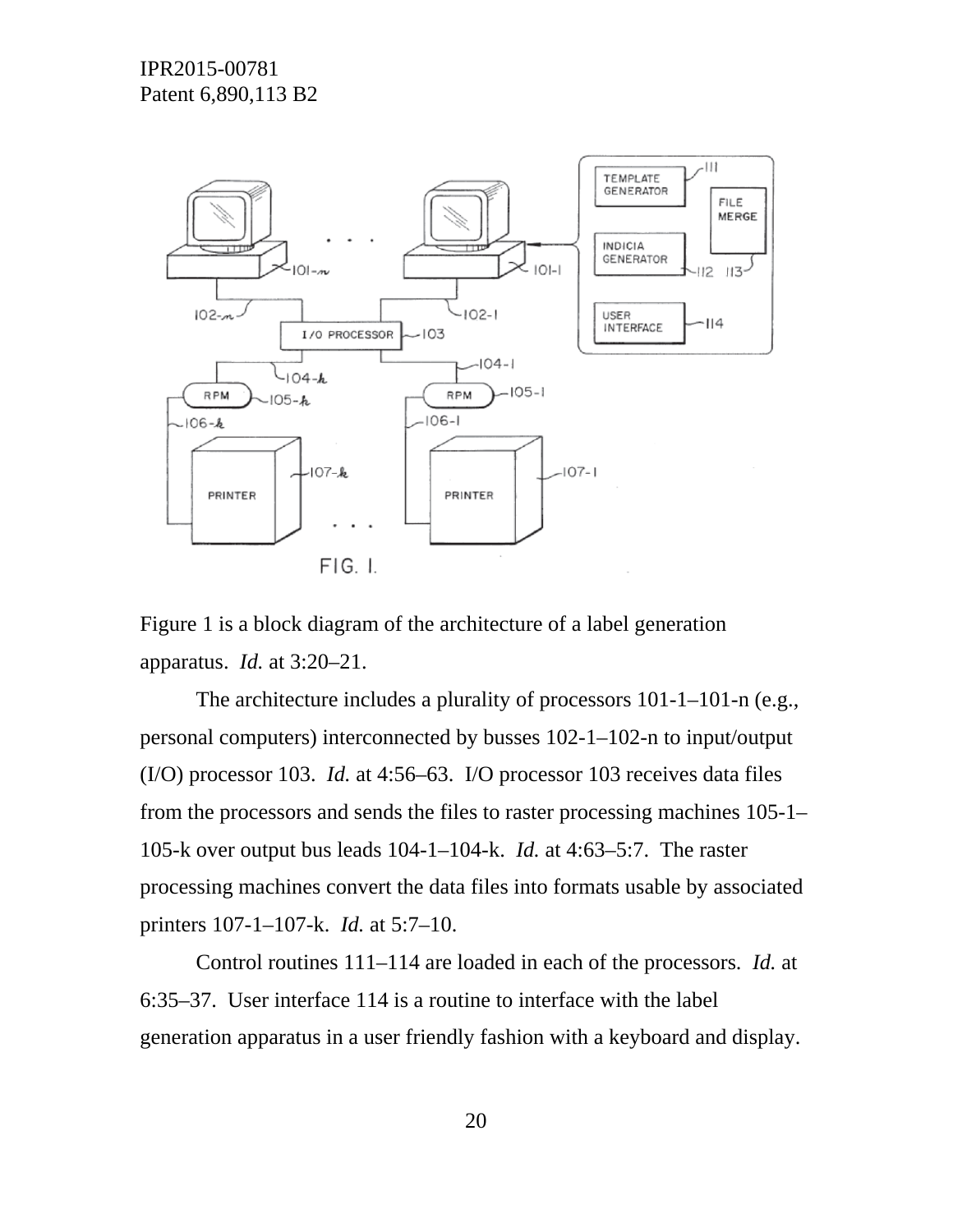*Id.* at 6:39–43. Template generator 111 produces definitions of fields of a label. *Id.* at 6:49–50. Indicia generator 112 defines and generates the indicia that are produced for the fields in the labels defined by template generator 111. *Id.* at 7:63–65. The indicia can include bar codes, alphanumeric codes, and color codes. *Id.* at 8:16–18. Once the parameters are input to indicia generator 112, indicia generator 112 generates a series of labels to be printed. *Id.* at 8:36–40. File merge routine 113 combines the template generated by template generator 111 and the indicia information generated by indicia generator 112 into an object file that contains all of the data necessary to define all of the labels in the series to be printed. *Id.* at  $8:50-56.$ 

In one example, labels are printed for files when a company takes on a new employee. *Id.* at 16:6–11. In this case, separate labels are printed for a payroll file, a department file, and a medical file. *Id.* at 16:11–13. According to the procedure outlined in Benade, the user is queried for input data, such as employee name, social security number, date of birth, pay grade, type of labels, etc. *Id.* at 19:49–52. The data can be input via a database, such as the database shown in Figure 13. *Id.* at 16:16–17. Indicia generator 112 automatically generates an ordered sequence of indicia. *Id.* at 19:52–54. A template is generated for each label. *Id.* at 19:57–62. Labels are produced by combining the indicia and template fields. *Id.* at 20:13–15. The label date is transmitted to the printer apparatus for printing. *Id.* at 20:15–17. Figures 17–19 depict example payroll, department, and medical file labels, respectively. *Id.* at 19:62–20:13.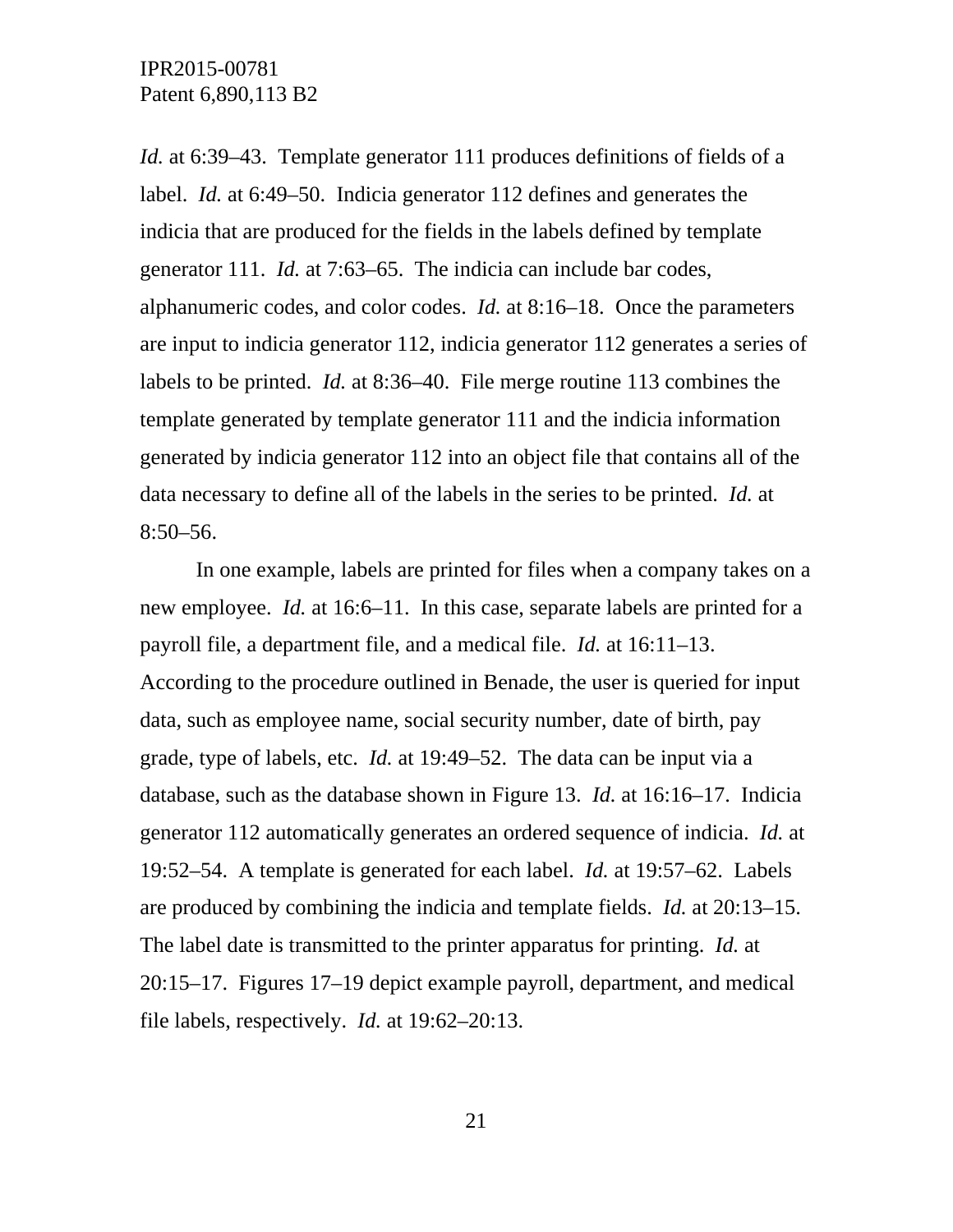#### *2. Claim 16*

Petitioner contends that Benade teaches a tape printing method, as recited in claim 16, pointing to Benade's description of a technique used with various types of printers to print labels. Pet. 14–16. Petitioner argues Benade's description of indicia generator 112 receiving input data from a database is a teaching of receiving data containing information for a plurality of individual labels. *Id.* at 14, 16–17. Petitioner further contends that Benade's description of indicia generator 112 automatically generating an ordered sequence of indicia for a series of labels is a teaching of processing said data to identify a plurality of individual label data fields. *Id.* at 17–18. Petitioner also argues that Benade's description of file merge routine 113 combining templates generated by template generator 111 with indicia generated by indicia generator 112 is a teaching of generating a plurality of individual labels from the identified data. *Id.* at 18–19. Finally, Petitioner argues that Benade teaches printing the labels generated by file merge routine 113. *Id.* at 19. For the reasons given in the Petition, based on the current record, we agree that Benade teaches the "receiving," "generating" and "printing" limitations of claim 16.

Patent Owner argues that Benade does not teach the "processing" limitation of claim 16. Specifically, Patent Owner argues that Benade does not teach "automatic identification" of label data fields. Prelim. Resp. 16. Patent Owner contends that Benade's description of "automatic *generation*" of an ordered sequence of indicia does not constitute a teaching of "automatic *identification*" of label data fields. *Id.* at 16–17. According to Patent Owner, "[t]o the extent Benade teaches any automation, that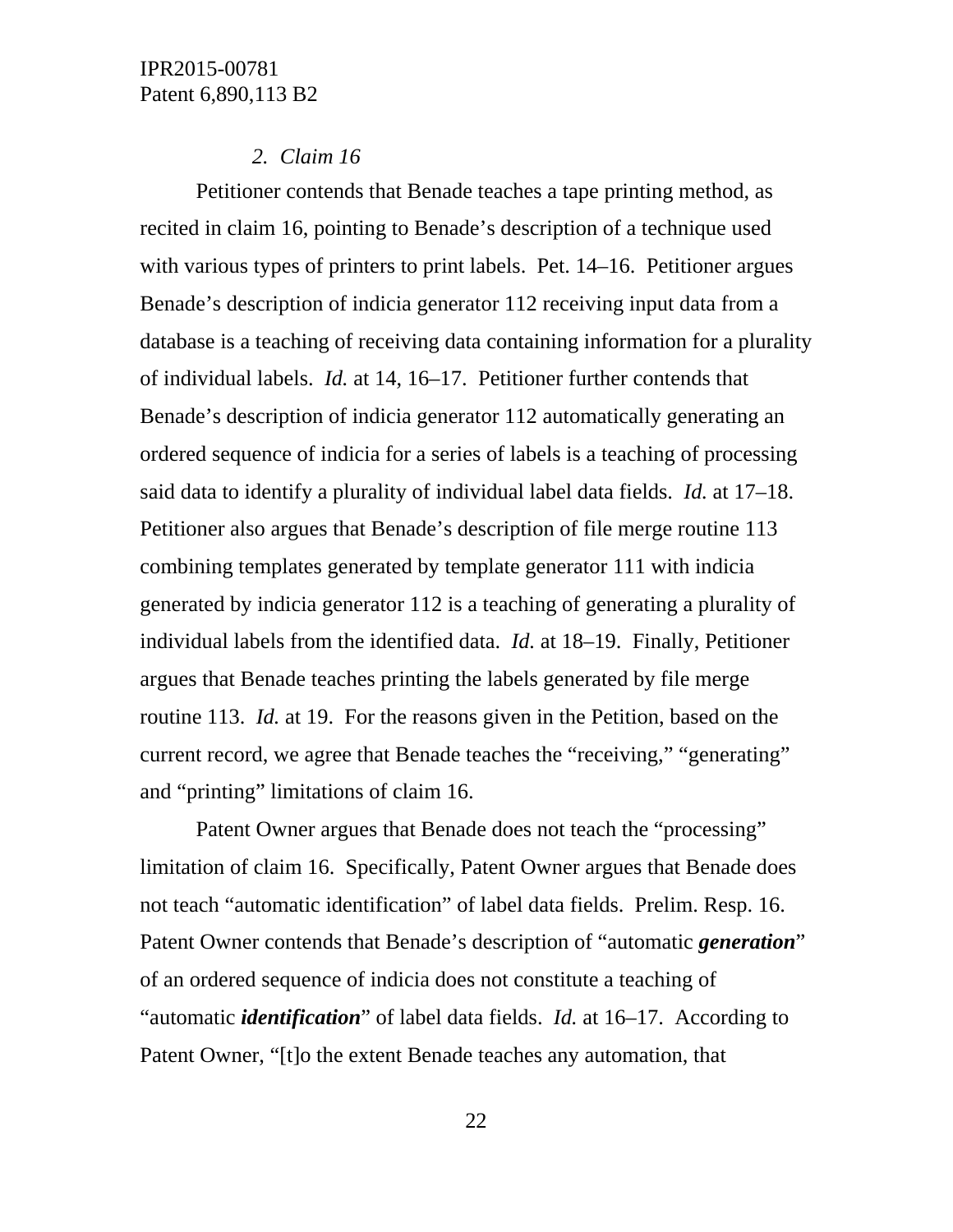disclosure in Benade pertains to the generating the sequence of writable indicia fields, not the identification of label data fields in an existing data set." *Id.* at 17.

On this record, we are persuaded that data is manipulated or sorted by indicia generator 112 when it receives data and automatically generates a series of indicia. In order for indicia generator 112 to generate a series of indicia usable for merging and printing, it must identify the fields. *See* Ex. 1002 ¶ 71. Thus, we are persuaded that Benade teaches the "processing" step of claim 16. We note that, although Patent Owner does not explain what it means by "automatic" identification of label data fields, Benade explicitly describes the indicia generator 112 as "automatically" generating an ordered sequence of indicia. Ex. 1008, 19:52–54.

On this record, Petitioner has demonstrated a reasonable likelihood that it would prevail in showing that claim 16 would have been obvious over Benade.

#### *E. Obviousness over DYMO User Manual*

Petitioner contends that claim 16 would have been obvious over DYMO User Manual. Petitioner supports its contentions with the testimony of Mr. Gray.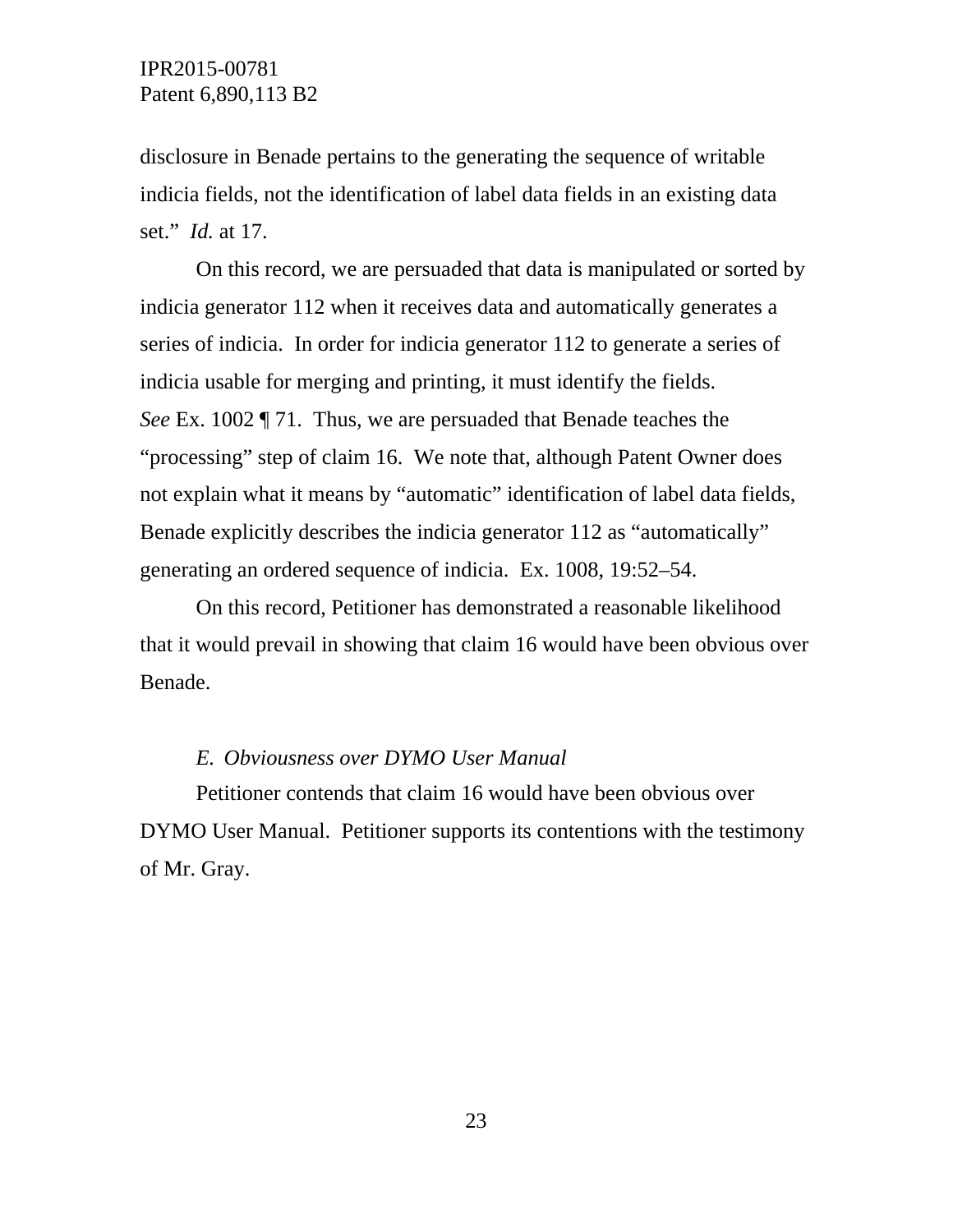$\overline{a}$ 

# *1. Overview of DYMO User Manual*

DYMO User Manual is a user manual for use of software for the DYMO LabelWriter product, which is a label printer. Ex. 1004, 1.<sup>3</sup> DYMO User Manual describes a feature in which a user, using a menu and dialog box, can open an existing label file and edit the file. *Id.* at 15.

# *2. Claim 16*

Claim 16 recites receiving data for "a plurality of individual labels," processing the data for "said plurality of individual labels," and generating and printing a "plurality of individual labels."

Regarding "generating a plurality of individual labels from the identified data," Petitioner contends that DYMO User Manual teaches "upon opening an existing label file, 'the label[s] open[] in the new window." Pet. 22 (quoting Ex. 1004, 15 (brackets supplied by Petitioner)). As Patent Owner points out (Prelim. Resp. 21–22), this is a misrepresentation of DYMO User Manual. DYMO User Manual actually states, in the context of opening "an existing label file," "[t]he label opens in the window." Ex. 1004, 15. Petitioner does not justify adequately why it altered DYMO User Manual's description to change the singular to the plural. Petitioner offers the testimony of Mr. Gray, who states, without significant explanation, that DYMO User Manual's disclosure "means that the system

 $3$  We refer to the page numbers of the document itself, above the exhibit number, rather than the numbering provided by Petitioner below the exhibit number.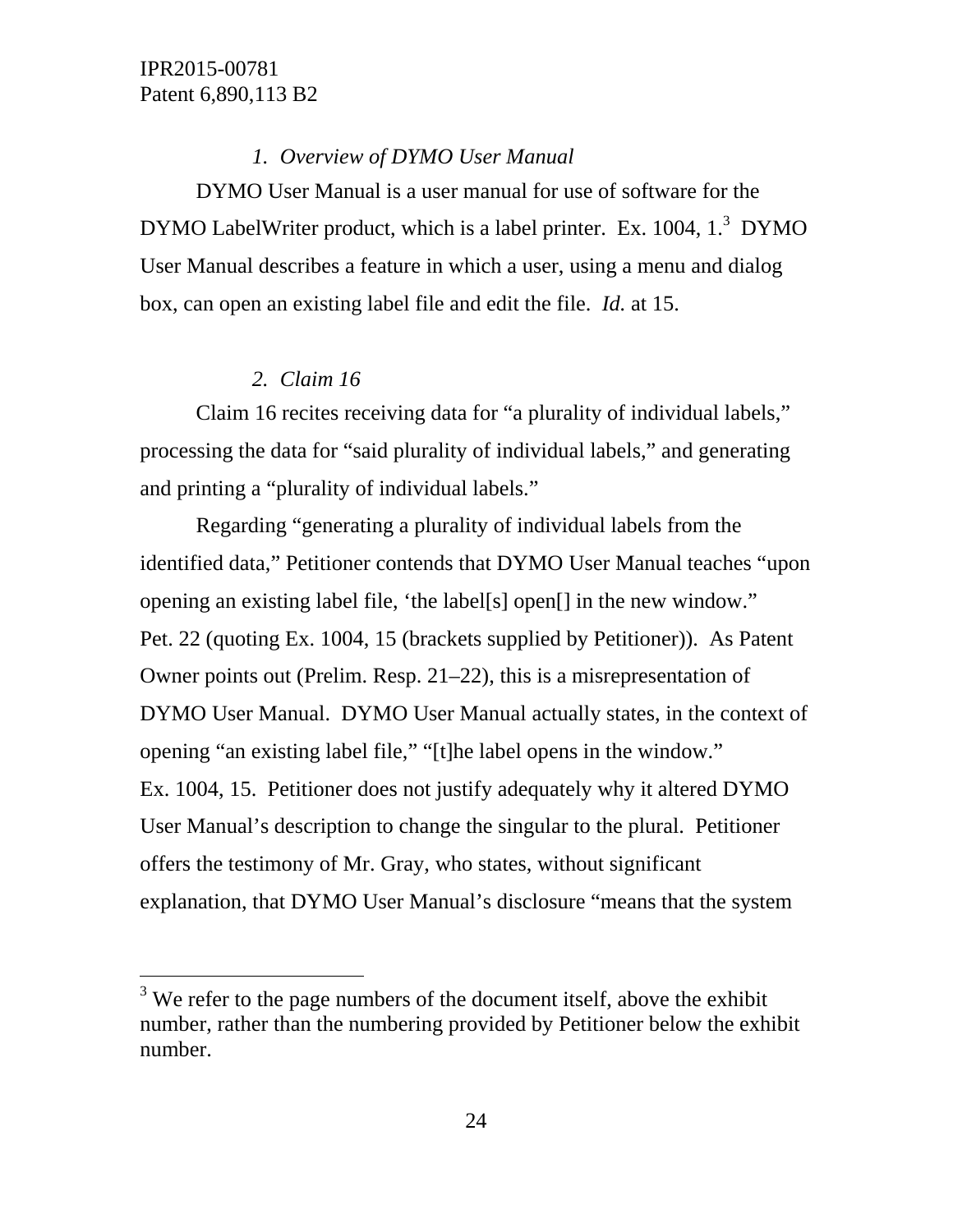described in the manual generates labels from the data identified in the data source." Ex. 1002 ¶¶ 89–90. This evidence is conclusory and unpersuasive.

In sum, Petitioner has not shown that DYMO User Manual teaches "generating a plurality of individual labels from the identified data," as recited in claim 16. Accordingly, Petitioner has not demonstrated a reasonable likelihood that it would prevail in showing that claim 16 would have been obvious over DYMO User Manual.

#### *F. Obviousness over Microsoft Self-Study Kit*

Petitioner contends that claim 16 would have been obvious over Microsoft Self-Study Kit. Petitioner, however, has not identified any manner in which Microsoft Self-Study Kit more clearly teaches any particular limitation of claim 16 as compared to AddressMate User Manual or Benade. Accordingly, we exercise our discretion and determine that this ground of unpatentability is redundant to the ground of unpatentability on which we initiate *inter partes* review, and, accordingly, we do not authorize *inter partes* review on the ground of obviousness over Microsoft Self-Study Kit. *See* 37 C.F.R. § 42.108(a); *Liberty Mutual Ins. Co. v. Progressive Casualty Ins. Co.,* Case CBM2012-00003, slip op. at 2–3 (PTAB Oct. 25, 2012) (Paper 7).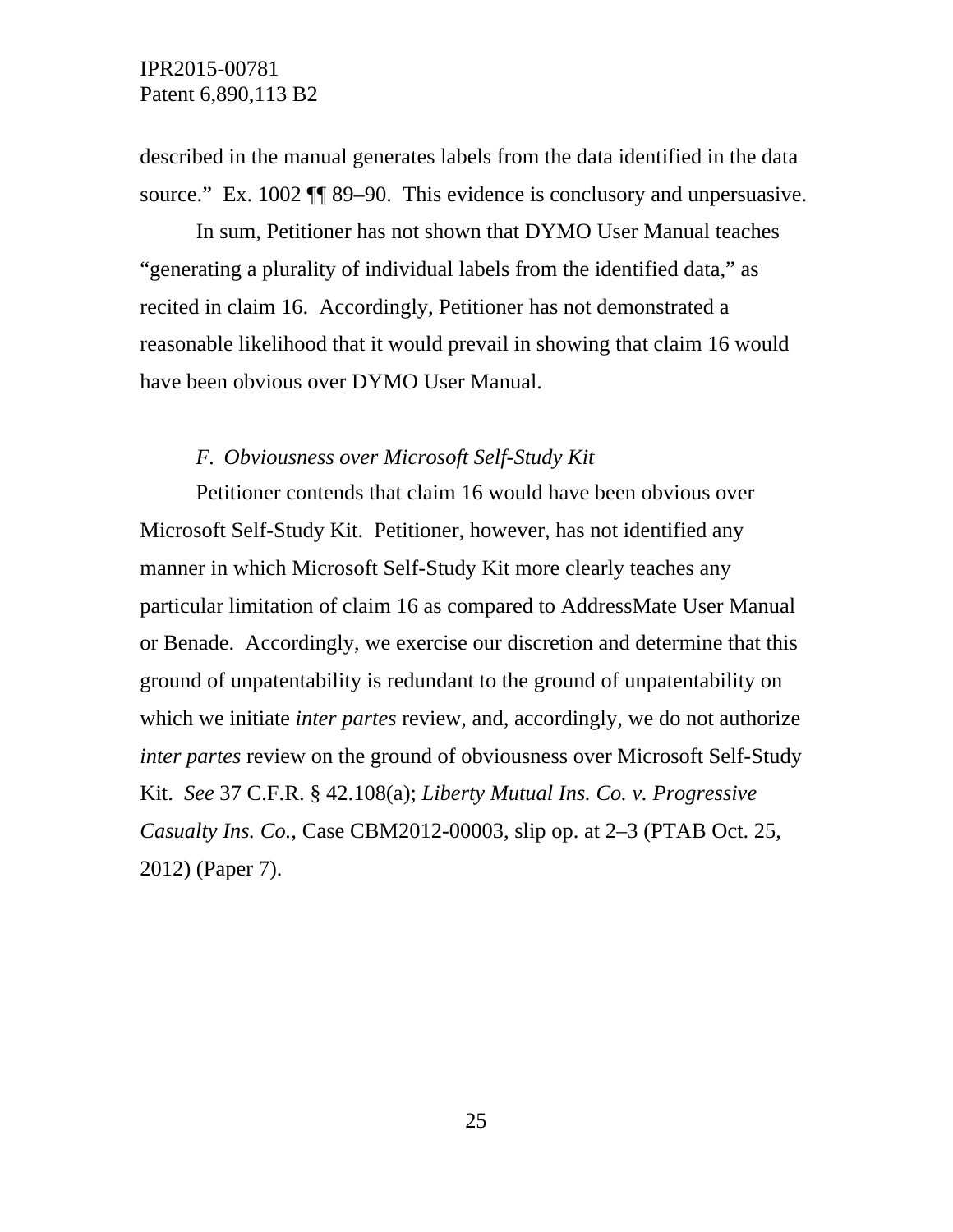# IV. CONCLUSION

We institute an *inter partes* review of claim 16. We have not yet made a final determination of the patentability of this claim or the construction of any claim term.

# V. ORDER

For the reasons given, it is

ORDERED that *inter partes* review is instituted on the following grounds:

(1) Claim 16, under 35 U.S.C. § 103(a), as obvious over AddressMate; and

(2) Claim 16, under 35 U.S.C. § 103(a), as obvious over Benade;

FURTHER ORDERED that the trial is limited to the grounds

identified above, and no other ground is authorized; and

FURTHER ORDERED that pursuant to 35 U.S.C. § 314(a), *inter partes* review of U.S. Patent No. 6,890,113 B2 is hereby instituted commencing on the entry date of this Order, and pursuant to 35 U.S.C. § 314(c) and 37 C.F.R. § 42.4, notice is hereby given of the institution of a trial.